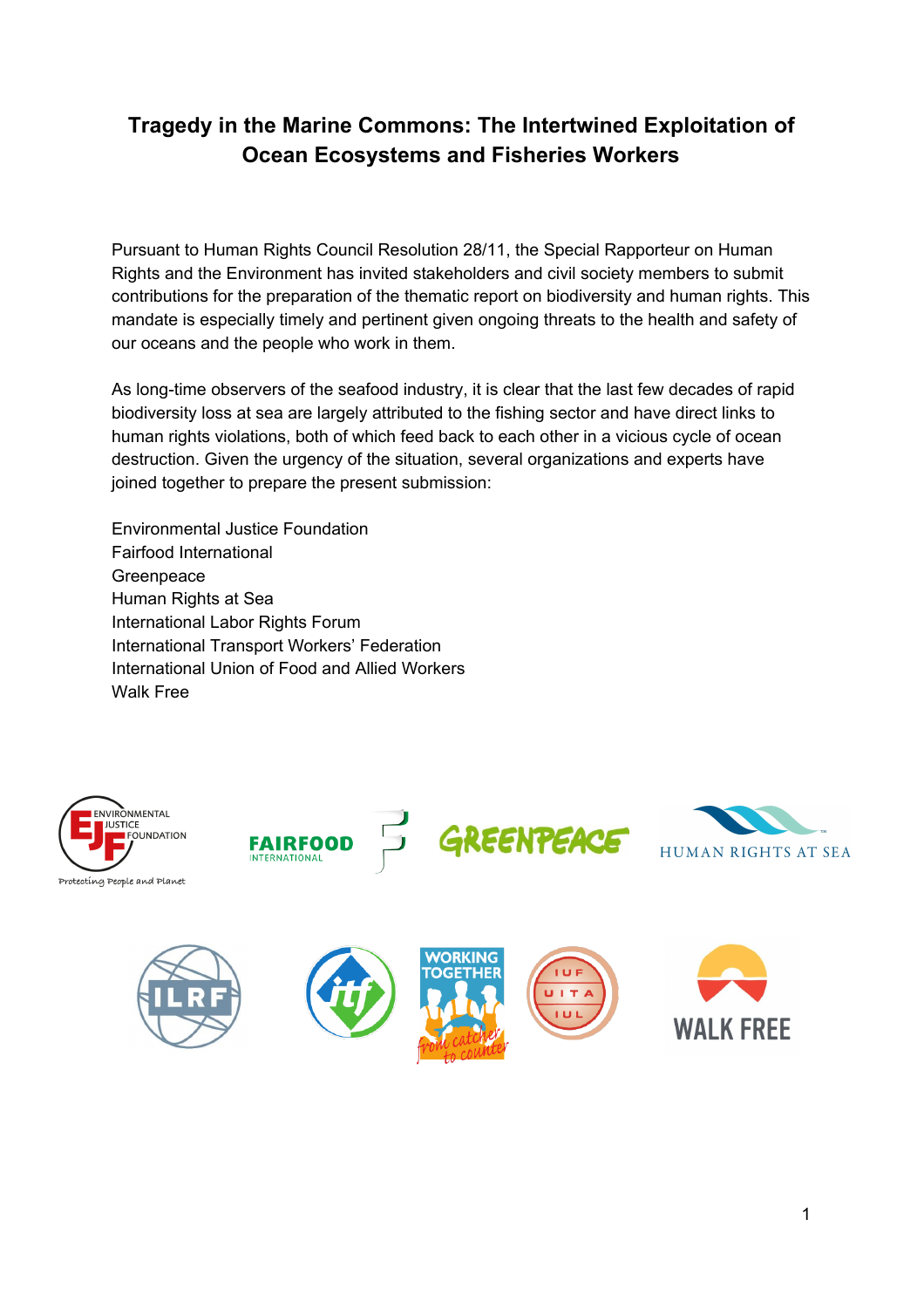### **INTRODUCTION**

The widespread failure to exercise proper control over the operations of fishing vessels together with a demand for cheap seafood has led to a failure both to protect marine biodiversity and to protect human rights. As managers have failed to limit the number of vessels and gear deployed at sea, and technology improvements have allowed vessels to spend longer times at sea at greater distances from the shore, fish stocks have declined. Vessel owners seek to maintain profits by investing in new fishing gear and technologies to find and catch fish, while cutting costs in other areas including on crew payments and safety.

Insufficient monitoring, control and surveillance, both at sea and in port, and practices such as 'transshipping' catches to other vessels at sea, facilitate flouting fisheries regulations while allowing these failures to continue largely unseen. In turn, government fishing subsidies mitigate low fleet profitability while undermining attempts to put in place rules ensuring that these problems are effectively addressed.

As a result of the practices described above, human rights are under threat. The rights at stake include the right to life,<sup>1</sup> right to organize,<sup>2</sup> right to freedom from torture and other cruel, inhuman, or degrading treatment,<sup>3</sup> right to freedom from slavery and forced labour,<sup>4</sup> right to work in favorable conditions,<sup>5</sup> right to health,<sup>6</sup> right to a healthy environment,<sup>7</sup> and the right to

<sup>1</sup> The right to life is embodied in, *inter alia*, Art. 6 of the International Covenant on Civil and Political Rights (ICCPR), Art. 2. of the European Convention on Human Rights (ECHR), Ar. 4 of the American Convention on Human Rights (ACHR), Art. 4 of the African Charter on Human Rights and People's Rights (ACHRPR).

<sup>&</sup>lt;sup>2</sup> Art. 20 of the Universal Declaration of Human Rights; ILO Convention N87 on Freedom of Association and Protection of the Right to Organise.

 $3$  The prohibition of torture and other cruel, inhuman or degrading treatments has been recognized as a *jus cogens* norm. This right is protected by several international conventions, including, Art. 7 ICCPR, Art. 3 ECHR, Art. 5 ACHR, Art. 5 ACHRPR, Art 16.2 Convention against Torture and Other Cruel, Inhuman or Degrading Treatment or Punishment; ILO Convention N 29 on Forced Labour, ILO Convention N 105 on Abolition of Forced Labour.

<sup>4</sup> The prohibition of slavery and forced labour has been recognized in, *inter alia*, Art. 8 ICCPR, Art. 4 ECHR, Art. 6 ACHR, Art. 5 ACHRPR, Art.1 and 2 of the Convention concerning the Abolition of Forced Labour.

<sup>&</sup>lt;sup>5</sup> Art. 6, 7, 8 and 9 of the International Covenant on Economic, Social and Cultural Rights (ICESCR), Art. 32 of the Convention on the Right of the Child (CRC), Art. 94 of the United Nations Convention on the Law of the Sea (UNCLOS) imposes as a duty of the flag state to take measures with regard to labour conditions in the ship, Art. 3 and 4 of the Maritime Labour Convention (MLC), Art. 15 of the ACHRPR. The other regional Human Rights Courts have recognized certain labour rights through adjudication. The ECHR has linked this right with the right to family life (Art. 8), right to freedom from slavery or forced labour (Art. 4) and right to freedom of assembly and association (Art. 11). The ACHR, with the right to freedom of slavery (Art. 6), right to assembly (Art. 15) and freedom of association (Art. 16). Moreover, through the Additional Protocol in the area of Economic, Social and Cultural Rights (Protocol of San Salvador), the American system of Human Rights recognizes the right to work (Art. 6), the right to Just, Equitable, and Satisfactory Conditions of Work (Art. 7), Trade Unions rights (Art. 8), the rights to social security (Art. 9).

<sup>6</sup> Art. 12 ICESCR, Art. 16. ACHRPR and Art. 24 CRC. The other regional Human Rights Courts have recognized certain labour rights in the jurisprudence. The ECHR has linked this right with the right to life (Art. 2), the prohibition of inhuman or degrading treatments (Art. 3) and right to private and family life (Art. 8). The ACHR, with the right life (Art. 4) and right to privacy (Art. 11), and also through the Art. 10.1 of the Protocol of San Salvador.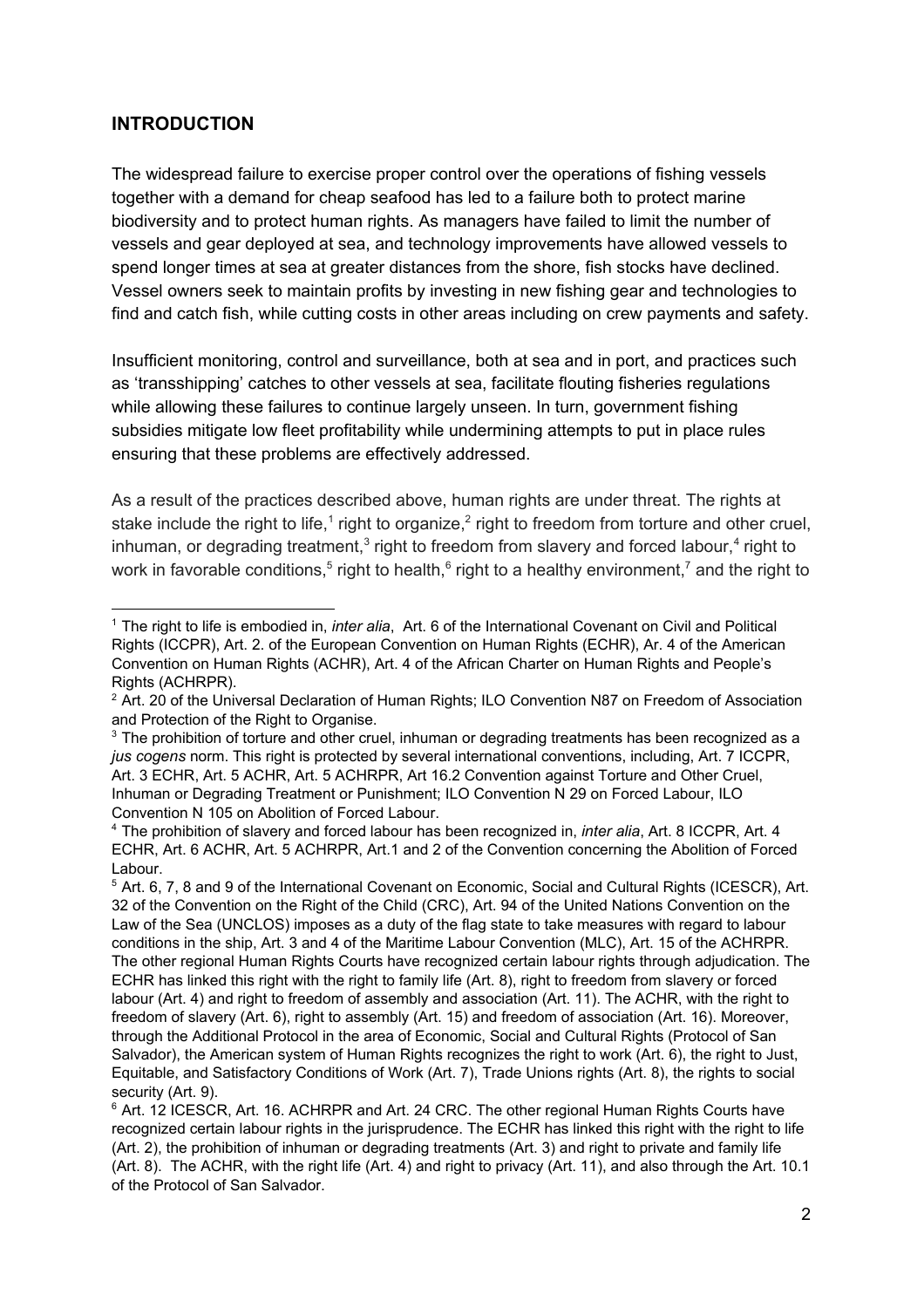have access to food,<sup>8</sup> for both workers and communities affected by unsustainable fishing practices.

The connections between human rights and labour abuses in the fishing sector with the practices of overfishing and illegal, unreported, unregulated (IUU) fishing are abundantly clear to the groups organizing this submission. However, existing legal instruments keep these issues in isolation from each other, and governing bodies have yet to coordinate discussions that acknowledge the interconnectedness of these issues and address them as such. It is the hope of the groups supporting this submission that the Special Rapporteur, the United Nations, and related agencies will make a concerted effort to more closely examine the linkages between IUU fishing, forced labor, and human rights abuses through their laws, policies, and programs.

What we hope to achieve with this joint submission is to highlight the urgency of this problem and offer best practices in order to address the main causes at each specific sector. This submission is divided into two parts. Part 1 will explain the interplay between human rights violations and the loss of biodiversity. Part 2 will provide policy recommendations and best practices to address three specific sectors: I) Regional, National, and Supranational Governments, II) Catch, Transport and Processing, and III) Brand-owners, Retailers and Corporations.

<sup>&</sup>lt;sup>7</sup> Art. 12.2 ICESCR (according to the General Comment 14 of the ESCR Committee), Art. 24. ACHRPR and Art 11 of the Protocol of San Salvador. The ECHR has consolidated the doctrine that links the right to healthy environment to the right to life (Art. 2) and the right to private and family life (Art. 8). The ACHR has recognize such collective right in the jurisprudence.

<sup>&</sup>lt;sup>8</sup> Art. 11 ICESCR. The right to access to food has been also commonly recognized not just as an individual right but as a community right (General Comment 12), and strictly and necessary related to the cultural traditions of the people (UN Special Rapporteur on Right to Food). The Right to Food has been related to the right to Self-determination (art. 1.1 ICCPR and ICESCR), as one of the essential elements that enable people to freely pursue their economic, social and cultural development (The right to adequate food and indigenous peoples, FAO, 2009); Art. 2, 4 and 6 of the ILO Convention No. 169; and Art. 12 of the Protocol of San Salvador.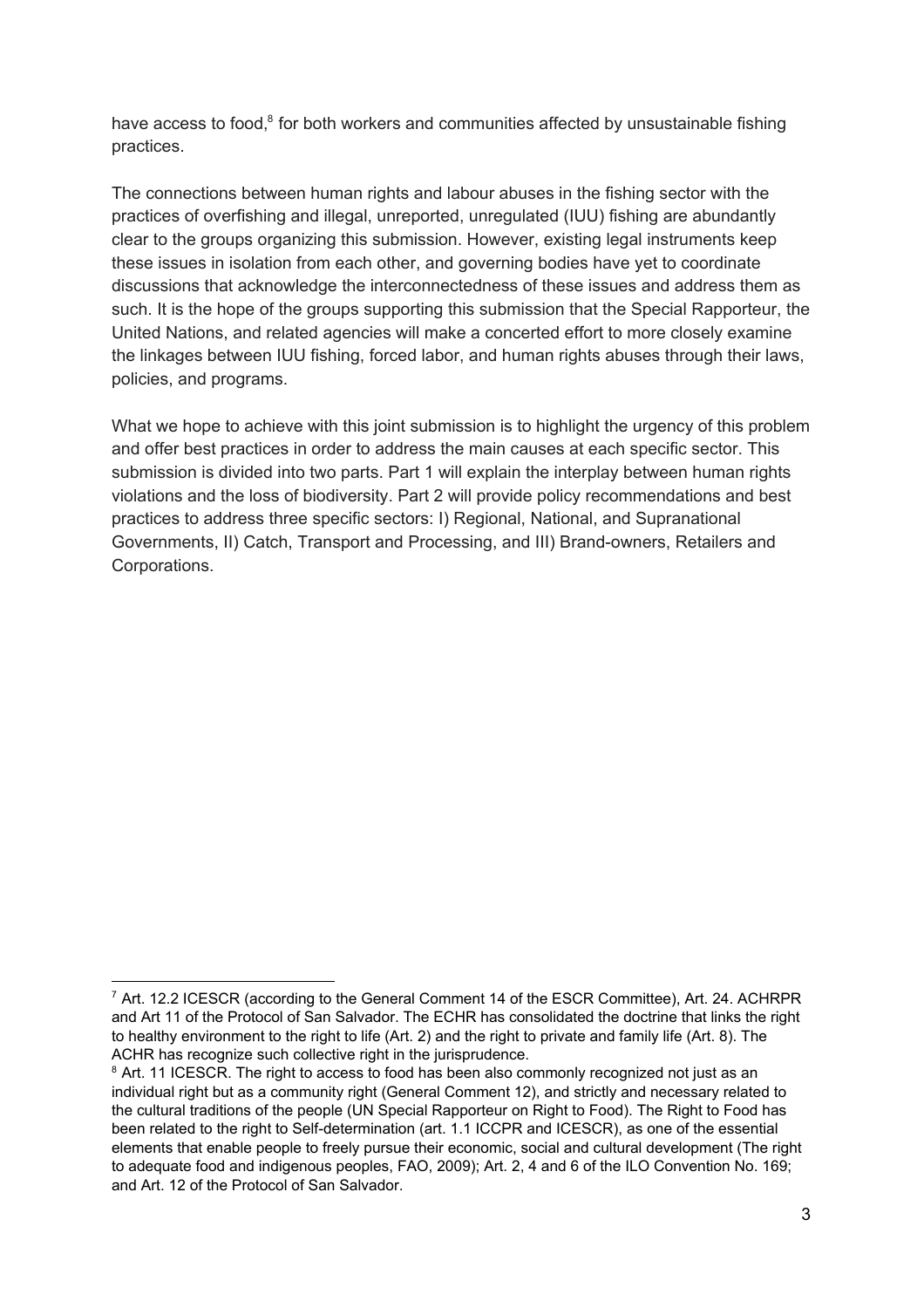# **PART 1: BIODIVERSITY LOSS AND IMPACTS ON HUMAN RIGHTS, INCLUDING VIOLATIONS AT SEA**

Data on biodiversity loss in our oceans indicates a marine tragedy of the commons taking place on a global scale. The sustainability of the world's fisheries is a matter of growing public concern and urgency. The United Nations Food and Agriculture Organization (FAO) provides troubling estimates of rising levels of unsustainable fishing since 1974. The most recent data, from 2013, shows that 31.4% of stocks are overfished and 58.1% are fully fished.<sup>9</sup> The consequences of overfishing and unselective fishing are numerous. Population declines will very likely have long-term repercussions on the genetic diversity and, in turn, evolutionary decay of overfished species--losses that are more difficult to recover than simple population numbers.<sup>10</sup> These population impacts are augmented for the species people depend on and heavily fish for food. Along with species directly targeted by fishing, non-target species caught as bycatch and associated species belonging to the same ecosystems--in particular vulnerable species such as many populations of sharks, rays, marine turtles or cetaceans--are similarly suffering from depletion. Thus, vulnerable marine ecosystems around the globe are being wiped out by destructive fishing practices.

Overfishing, overcapacity, and unselective fishing are largely a consequence of the wrong policies. Overcapacity, identified as a major cause of the crisis in the world's fisheries, continues to be triggered by rapid fisheries development, government subsidies, and competition between fishers for shrinking common pools of fish.<sup>11</sup> Combined, these developments have led to high numbers of large-scale fishing vessels and increasingly efficient gear out on the oceans. In particular, harmful government subsidies are widely recognized as a major factor driving the generation of overcapacity. Globally, fisheries subsidies amount to USD \$35 million (2009 dollars),<sup>12</sup> and they help the fishing sector make more profit than it would without them. The subsidies also offset some of the rise in operational costs that would otherwise encourage a reduction in fishing capacity.<sup>13</sup>

The scale of fishing operations varies widely and influences how the economic and social consequences of marine biodiversity loss are distributed. While large, commercial operators have adapted their protocols to keep up with challenges to fisheries production, the vast majority of the 4.6 million vessels strong, global fishing fleet is made up of vessels smaller than twelve meters long and includes many subsistence fishers, who have no ability to acquire better boats or technology necessary to find new fishing grounds. Subsequently, catch and revenue losses resulting from overfishing and overcapacity are disproportionately affecting the the livelihoods of small, local fishers as well as the food security of developing

<sup>9</sup> Food and Agriculture Organization, *The State of the World's Fisheries and Aquaculture 2016: Contributing to Food Security and Nutrition for All* (Rome: 2016).

 $10$  Malin L. Pinsky and Stephen R. Palumbi, "Meta-analysis reveals lower genetic diversity in overfished populations," *Molecular Ecology* 23 (2014): 29-29.

<sup>11</sup> J. R. Beddington et. al., "Current Problems in the Management of Marine Fisheries," *Science* 316 (June 2007): 1713-1716.

<sup>12</sup> European Parliament's Committee on Fisheries. *Global Fisheries Subsidies* (European Union, 2013): 9-10.

 $13$  U.R. Sumaila et. al., "Fuel price increase, subsidies, overcapacity, and resource sustainability," *Journal of Marine Science* 65 (2008): 832-840.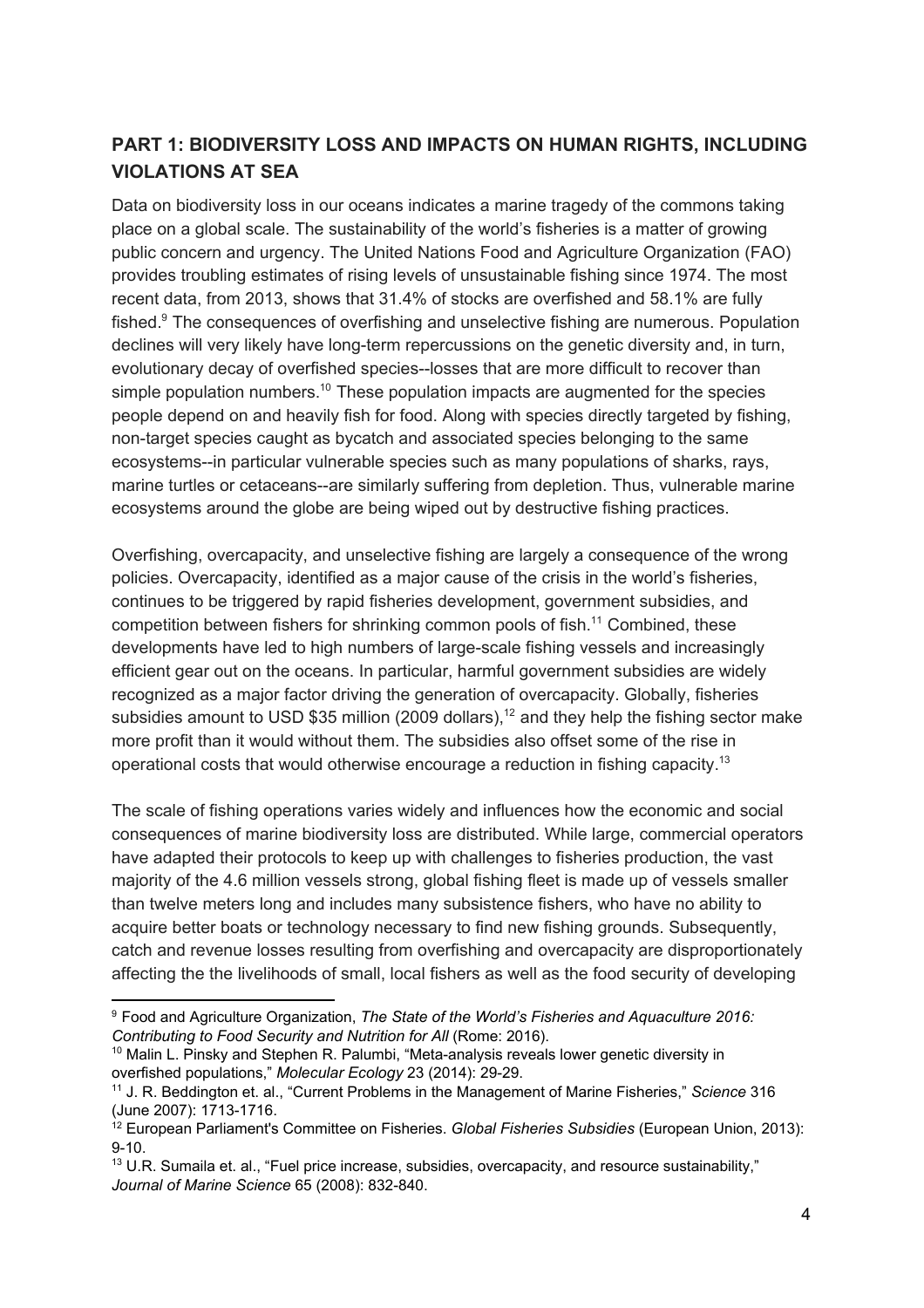nations with widespread undernourishment that heavily depend on fish as a vital source of food  $14$ 

Tuna fisheries are a good example of a global industry, often operating at great distance from the shores, in which the linkage between IUU fishing, forced labor and human rights abuses have come together. Tunas are amongst the most economically valuable fish in the world as well as an important predator species in marine ecosystems.<sup>15</sup> The tuna industry provides thousands of jobs in the catching, processing, and trading sector worldwide, including in many developing coastal States, as well as significant revenues in terms of access fees. Given the pressures fish species face globally, it comes at no surprise that many tuna stocks are severely overfished. In 2011, the IUCN Red List placed five out of eight surveyed tuna species in threatened or near threatened categories.<sup>16</sup>

Key stakeholders are becoming concerned about threats to our oceans, and they have started taking action to target unsustainable fishing practices, such as illegal, unreported, and unregulated (IUU) fishing, to protect marine species. However, for our oceans to truly be sustainable, we must expand our vision of healthy, safe oceans so that it also includes the people who fish in our fisheries.

### **IUU fishing and labour abuses**

Recent and ongoing investigations of fisheries have revealed a symbiotic relationship between overfishing and labour abuse.<sup>171819</sup> The rapid declines in fish stocks over the last century cited above have made it harder for many fishing businesses to be profitable. Fewer fish prompts vessels to go further out to sea and fish for longer periods of time using unsustainable methods, many of which fall under IUU fishing.<sup>20</sup> To compensate for the higher costs of distant-water fishing, underhanded operators turn to illegal trafficking networks to supply cheap labour at the expense of vulnerable populations, often migrant workers. $21$  Thus, the same lack of monitoring, control, and enforcement that allows IUU fishing to deter conservation goals and deplete our oceans of life is simultaneously contributing to the exploitation of workers in the fishing sector. The result is an alarming cycle of environmental degradation and human rights abuse, which exacerbate and perpetuate each other.

<sup>14</sup> Pew Environment Group, *Overfishing Trends and the Global Food Crisis: A Summary of a New Scientific Analysis* (2010).

<sup>15</sup> Pew Charitable Trusts, *Netting Billions: A Global Valuation of Tuna* (May 2, 2016).

<sup>16</sup> IUCN, *Increased protection urgently needed for tunas* (July 2011).

<sup>17</sup>Greenpeace, *Supply Chained: Human rights abuses in the global tuna industry* (Greenpeace Southeast Asia, 2015)

<sup>18</sup> Greenpeace, *Made in Taiwan: Government Failure and Illegal, Abusive and Criminal Fisheries* (Taipei: Greenpeace East Asia, 2016): 20-25.

<sup>19</sup>Environmental Justice Foundation, *Pirates and Slaves: How Overfishing in Thailand Fuels Human Trafficking and the Plundering of Our Oceans* (London: EJF, 2015).

<sup>20</sup> FAO. *International Plan of Action to Prevent, Deter, and Eliminate Illegal, Unreported, and Unregulated Fishing* (Rome: 2001).

 $21$  Robin McDowell, Margie Mason and Martha Mendoza, "AP Investigation: Slaves may have caught the fish you bought," *Associated Press* (March 25, 2015).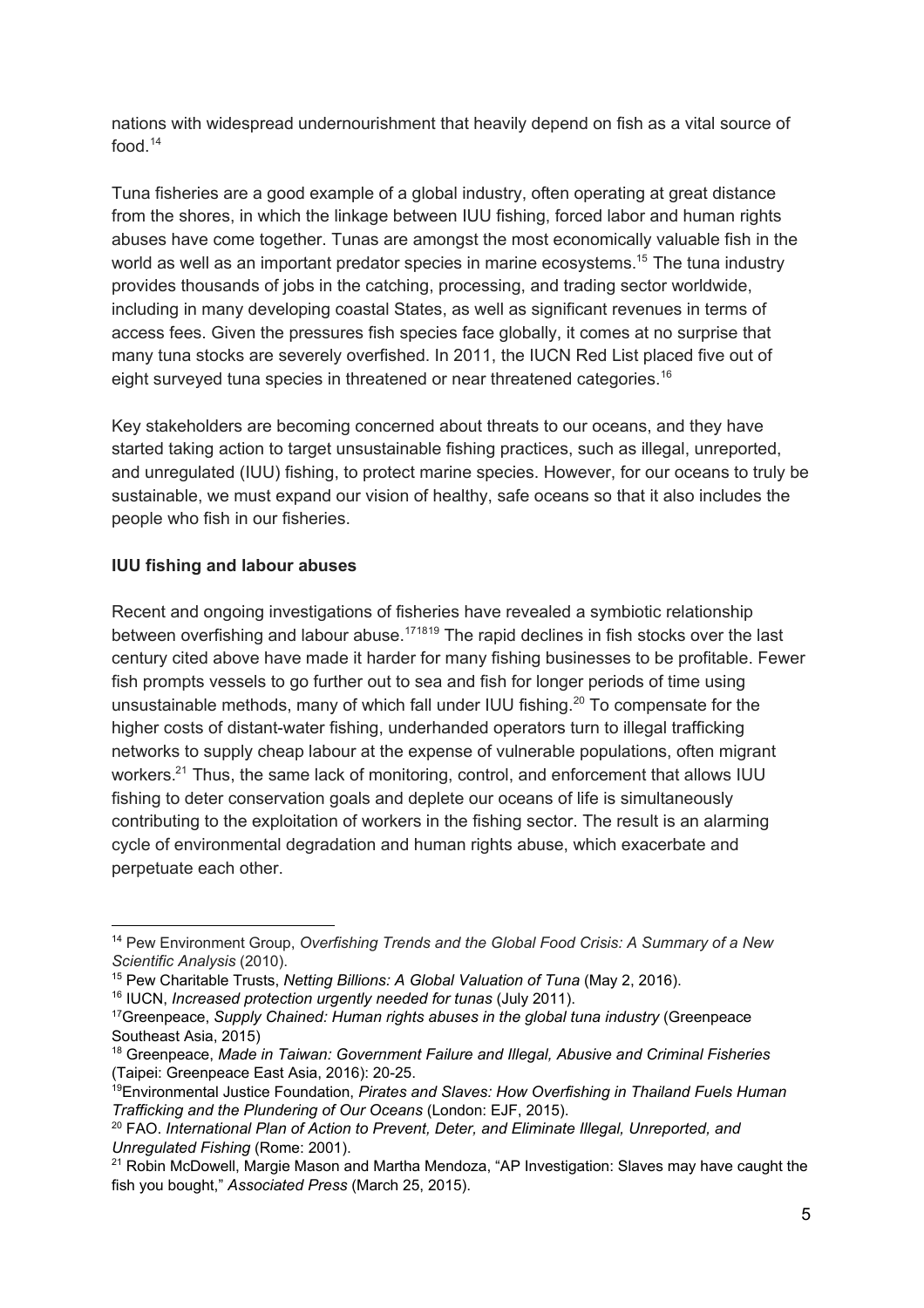Overfishing has been detrimental not only to management and conservation efforts but to workers as well. With an estimated 24,000 deaths annually and high rates of injury and disease, commercial fishing is one of the most dangerous occupations in the world.<sup>22</sup> Global fish population loss has only worsened the situation for fisheries workers. Reduced catches per unit of effort<sup>23</sup> translate into excessively long, labour-intensive, and underpaid hours of hazardous work for fishers, who end up bearing the brunt of pressures caused by dwindling catches and higher fishing costs.

Unsurprisingly, the poor reputation of the fishing sector coupled with existing labour shortages often leads to abuses in the recruitment process. A common theme is the use of labour brokers and recruitment agencies, which have been known to use deception, coercion, and abduction to target vulnerable migrant workers.<sup>24</sup> Recruiters offer to help migrant workers emigrate from their home villages and promise good jobs for a fee set off against future earnings. The recruitment fees can add up to substantial debts that function as debt bondage, leaving workers susceptible to human trafficking and forced labour. Workers may be smuggled from their home country as undocumented migrants or have their identifying documents confiscated, leaving them exposed to extortion. In many fisheries, written contracts are either scarce or written in a language workers do not understand.<sup>25</sup> so workers may not know they are destined for fishing vessels until they reach the harbour.

This narrative of forced labour and human trafficking is pervasive throughout the major fisheries of the world. The issue is most well studied in the Greater Mekong sub-Region, and the Thai fisheries sector in particular, but recent studies have shed light on fisheries labour abuses in multiple countries and regions, including New Zealand, Russia, Turkey, South Korea, Ireland, Scotland, West Africa, and the United States.<sup>2627</sup> Onboard fishing vessels and far away from the oversight of authorities, workers report experiencing appalling conditions, including exhausting 20 to 22 hour work days, grossly underpaid or withheld wages, excessive fees, confiscation of documents, lack of decent food or clean drinking water, insanitary and unsafe working and living environments, physical abuse and verbal intimidation, forcible confinement, lack of medical care, and even murder.<sup>2829</sup> Because victims are typically migrant workers outside their countries of origin, they often lack the access and means to submit complaints to authorities. Even then, difficulties collecting evidence and clarifying the question of jurisdiction can make it difficult to properly investigate and resolve cases.<sup>30</sup>

<sup>22</sup> FAO & International Labour Office. *Guidance on addressing child labour in fisheries and aquaculture*. (Turin: ILO, 2013): 85.

 $23$ FAO. Fish Code Management: Report of a Bioeconomic Modelling Workshop and a Policy Dialogue Meeting on the Thai Demersal Fisheries in the Gulf of Thailand (Rome: 2001). <sup>24</sup> ILO, *Caught at Sea* (Geneva: ILO, 2013): 18.

 $25$  Ibid, 15.

 $26$  Ibid, 14.

<sup>&</sup>lt;sup>27</sup> Martha Mendoza and Margie Mason, "Hawaiian seafood caught by foreign crews confined on boats," *Associated Press* (Sept. 8 2016).

<sup>&</sup>lt;sup>28</sup> McDowell et. al., "Slaves may have caught the fish you bought."

<sup>29</sup> Greenpeace, *Made in Taiwan*, 20-24.

<sup>30</sup> Ibid, 48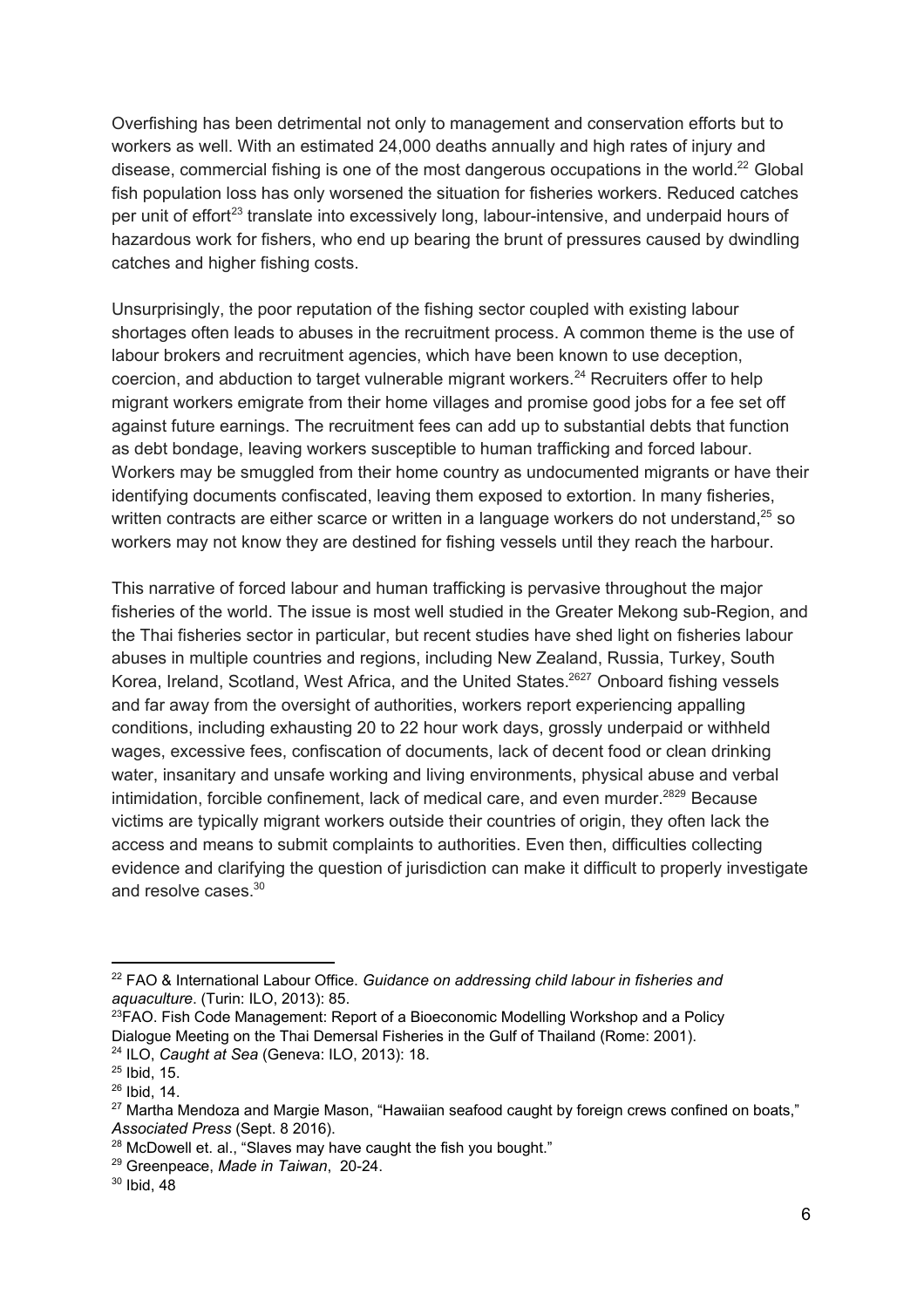Given the general atmosphere of lawlessness, poor regulation, and lack of control and enforcement on the high seas, it follows that operators willing to resort to human trafficking show a similar disregard for the law when it comes to illegal fishing practices and other illegal activity, such as drug trafficking and other kinds of smuggling. $31$  At a time when the economic viability of fishing is becoming harder to maintain, using illegal methods is an attractive option to supplement catch profits. Illegal, unreported, and unregulated (IUU) fishing is considered one of the most pressing of these illicit activities because of its adverse impacts on marine conservation efforts, food security, and socio-economic stability.<sup>32</sup> As the name suggests, IUU fishing is any violation of national or international conservation and management laws, which includes: unauthorized transshipments to cargo vessels, fishing without licenses and failing to report or submitting false catch data, fishing in protected areas, and using prohibited fishing gear. $33$  Despite the difficulties posed by measuring the extent of IUU fishing, IUU-associated losses are believed to be high. In 2003 they were estimated at \$10 billion to \$23.5 billion annually, which amounts to 11 to 26 million tonnes of illegally caught fish.<sup>34</sup>

Anecdotal evidence corroborates a close connection between human rights abuses and illegal fishing. In anonymous interviews, some of the same fishers that report being trafficked also report being involved in forms of IUU fishing, such as shark finning and transshipment:<sup>35</sup>

*"For sharks, it was up to the captain, sometimes he would tell the crew it was not allowed but if we caught a shark in the line and it was not deliberate and it was dead we would cut the fin. Even if it was alive, however, we would still cut the fin...Taiwanese boats are smart. If there is only a little meat, the body will be thrown away after taking the fin...Usually the money would be given to the captain. The fins are collected in a chest. Later, in the middle of the sea, it is offloaded. So when we go to land, the fins are already not there. So if there are any checks, there is no evidence."*

*TT, Indonesian, 25 years old*

*"There were many mafia-run fishing vessels in Taiwan. I worked on a mafia vessel. They smuggled cigarettes, heroin and cocaine from Philippines and China. I was working on a legal vessel, but the vessel's owner had co-operated with mafia. We use transshipment at sea to smuggle things."*

*BK, Indonesian, 37 years old*

<sup>31</sup> Ibid, 25

<sup>32</sup> FAO, *International Plan of Action (IUU Fishing)*, 1.

<sup>&</sup>lt;sup>33</sup> NOAA Fisheries, "IUU Fishing - Frequently Asked Questions,"

<sup>34</sup> David J. Agnew et. al., "Estimating the Worldwide Extent of Illegal Fishing," *PLOS ONE* 4.2 (Feb. 2009).

<sup>35</sup> Greenpeace, *Made in Taiwan*, 25-26.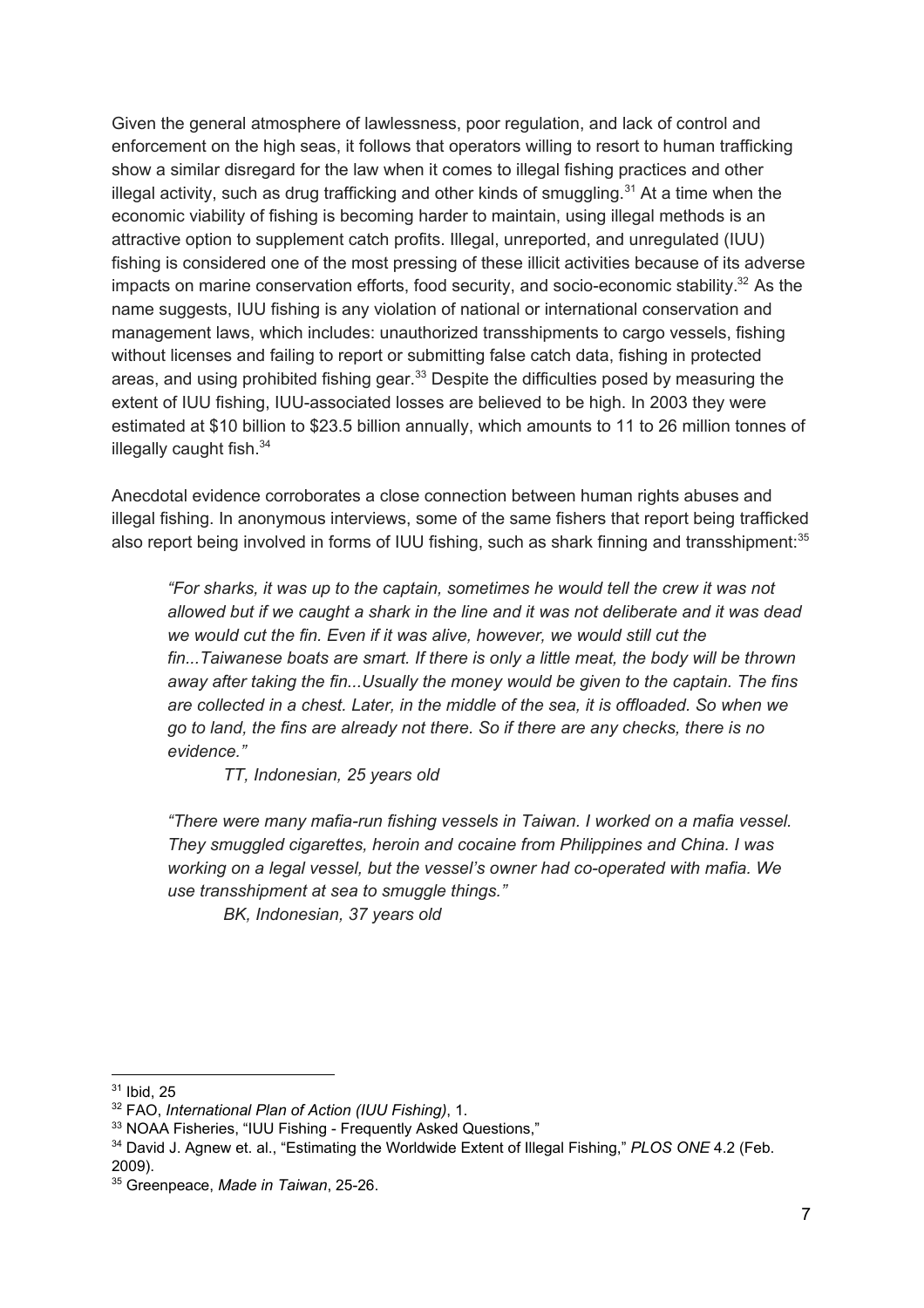### **The key role of transshipments and flags of convenience**

As alluded to in the interviews above, one of the reasons illegal catches and labour abuses stay hidden is the practice of transhipment. Through transhipment, fishing vessels transfer their catches to other vessels, typically refrigerated cargo ships, and also refuel and restock at sea. Since vessels can empty their cargo and reprovision without going to port, transshipment enables vessels, together with their crew, to stay out at sea indefinitely, away from the scrutiny of authorities, and to rid themselves of the physical evidence of illegal fishing activities. Incidences of illicit behavior concealed by transshipment have been uncovered in inspections of fishing vessels revealing inconsistencies between the catch recorded in logbooks, the actual catch in the ship's hold, and the captain's account of fishing activity.<sup>36</sup> Moreover, transshipment facilitates the laundering of IUU fish or fish caught using forced labour. Unsustainably caught fish is mixed with more sustainable catches on board the cargo vessels, obscuring the supply chain by making it difficult to track unsustainable tuna. In some instances, even crew are exchanged during transshipment, forcing them to remain at sea under poor and forced labour conditions for months or years at a time.

Vessels that fish illegally and engage in human trafficking are often using flags of convenience to escape detection and avoid legal consequences. All maritime vessels are required to be registered under a Flag State, and the flags they fly are the proof of that registration. Flag States are responsible for enforcing international law and standards for marine ecosystem protection and working conditions on the vessels listed in their registries.  $37$  Some Flag States operate open registries which allow foreign-owned fishing vessels to fly their flag. Flags of convenience are used by operators to register vessels under a foreign flag because they stand to benefit from cheap registration fees, low or no taxes, and less strict regulations than those imposed by their own country.<sup>38</sup> Thus, flags of convenience allow vessels to minimize operating costs and bypass fisheries management and conservation measures as well as labour regulations.

### **Action is required from sea to shelf**

A weak regulatory framework and lack of proper enforcement have provided fishing vessels with a range of evasionary tactics, such as those touched on above, enabling widespread IUU fishing and human rights abuses. To correct these weaknesses, it is necessary to strengthen enforcement mechanisms and increase monitoring, control, and surveillance through electronic and direct observation of fisheries, both at sea and in ports.

While national and international standards and laws protecting workers at sea exist, many countries have yet to implement and enforce them. In the United States, a federal loophole providing exemptions for commercial fishing boat owners allows migrants to work but denies them the most basic labour protections. $39$  Thus, even in a country that strongly values

<sup>36</sup> Ibid, 30.

<sup>37</sup> EJF, *Lowering the Flag: Ending the Use of Flags of Convenience by Foreign Fishing Vessels*, (London: 2009): 7.

 $38$  BBC News, "Why so many shipowners find Panama's flag convenient," (August 5, 2014).

<sup>&</sup>lt;sup>39</sup> Mendoza and Mason, "Hawaiian Seafood."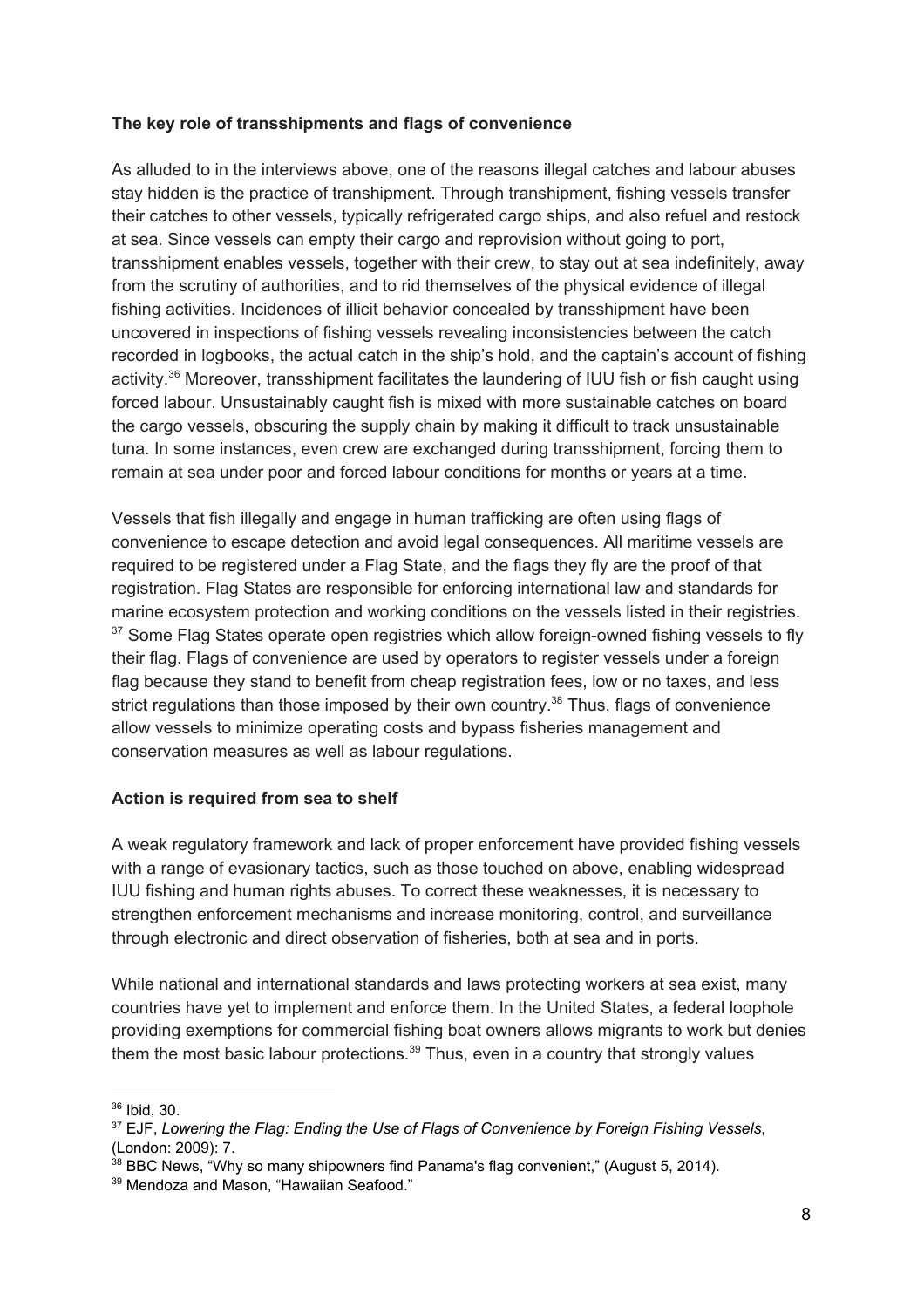freedom and fair treatment for all people--and in a fishing industry that prides itself on strong marine sustainability regulations--the deplorable working conditions in fisheries described above are recreated and legalized.

On average, four percent of tuna fishing vessels carry independent observers on board, with some fleets as low as one percent. $40$  This concerning lack of transparency and traceability in seafood supply chains limits accountability for the fishing and labour practices happening on board, undermining both marine conservation and free and fair labour practices. Making data available to inform consumers and the wider public of the enforcement and monitoring actions of national governments will significantly reduce accountability gaps and allow for targeted reforms and measures that address overfishing and bring fisheries policies reforms in line with economically, ecologically, and socially sustainable levels.

Furthermore, protections should be in place for whistleblowers and defenders of human rights and the environment to report and investigate trafficking and fisheries crimes. On multiple occasions, journalists and investigators have been charged with criminal defamation for legitimate research on serious alleged human rights abuses. $41$  Most recently, human rights defender Andy Hall was convicted by a Thai court for criminal defamation and violations of the Computer Crime Act, sentencing him to three years in prison along with a fine of USD\$4,300. $42$  This and similar convictions represents a repression of the right to freedom of expression as well as a silencing of advocates working in the area of migrant labour and human rights in the fishing industry, impeding the remediation of abuses.

As outlined above, the current fisheries business model comes at great costs to both marine and human life. International trade in fisheries products should not continue to harm marine ecosystems and undermine human and labour rights, impact food security, or undermine the legitimate interests of coastal communities--and particularly the livelihoods of people dependent on fishing in developing countries. A substantial transformation is needed to address threats to biodiversity and human rights. The transition requires moving away from fisheries production dominated by large-scale, socially unjust, and environmentally destructive operations and actively moving towards fisheries that adhere to responsible practices--for the environment and for people--operate at reduced capacity, and prioritise smaller scale, community-based fisheries. That transition should also be mindful of fisheries workers employed under the current unsustainable model. Supporting and retraining workers should be considered an integral component of the transition to more sustainable fisheries, so that the transition does not come at a cost to their livelihoods.

Due to the complex, interconnected nature of marine biodiversity loss and human rights abuses associated with fishing, greater accountability is required across multiple sectors and stages of seafood supply chains. The fish trading, processing and retailing industry have a fundamental role to play by reviewing their purchasing policies so that market conditions are

<sup>40</sup> Peter Williams et. al., "Status of Observer Data Management", *Western and Central Pacific Fisheries Commission* (Aug 14 2009).

<sup>41</sup> U.S. Department of State, *Trafficking in Persons Report 2016* (June 2016): 367.

<sup>42</sup> Oliver Holmes, "British rights activist charged with defamation in Thailand," *The Guardian* (Aug. 24 2016).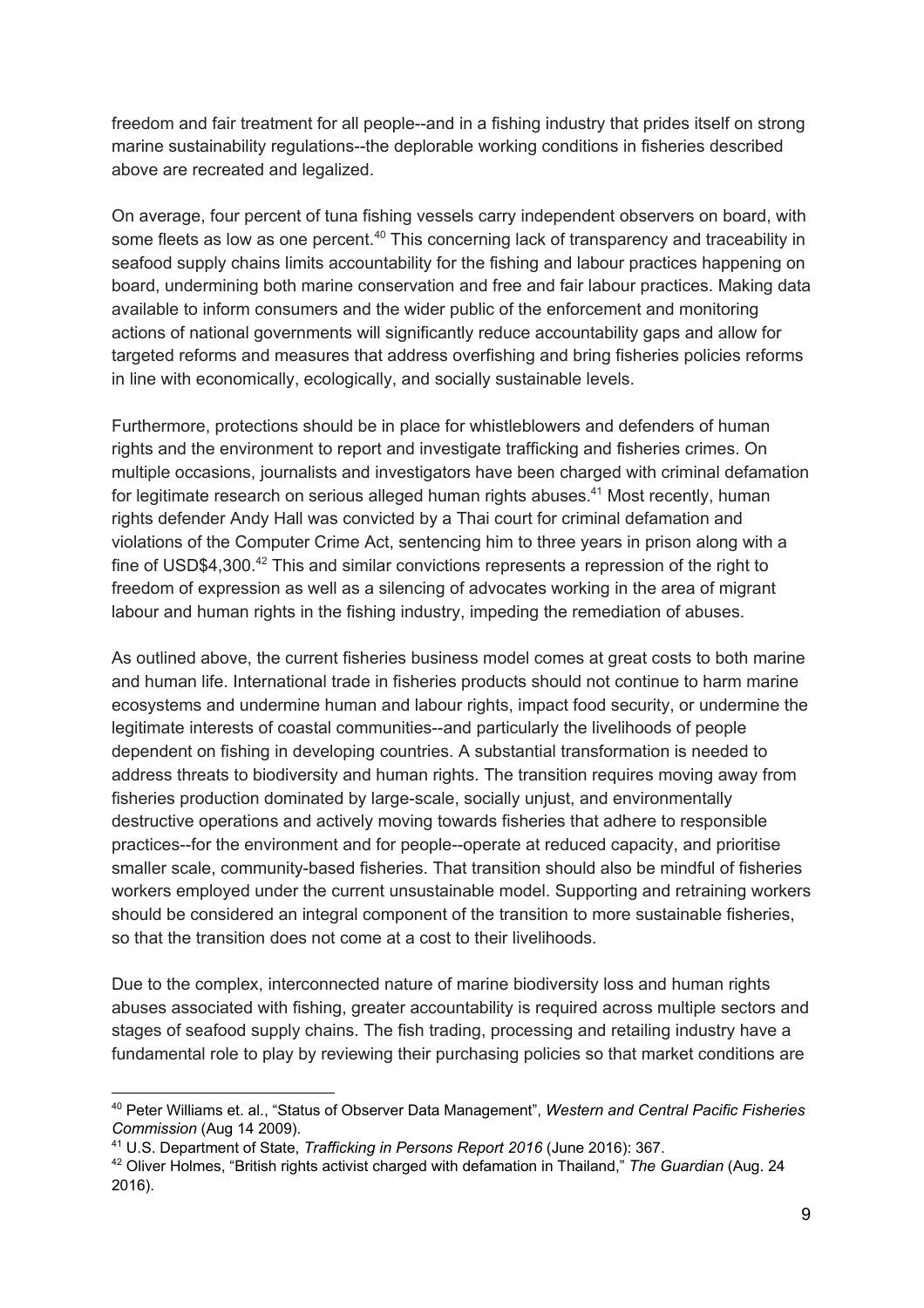created that favour fisheries which comply with strict social and environmental criteria. Effective regulatory and enforcement mechanisms will require a coordinated response from regional, national, and supranational governing bodies. Seafood brands and retailers can play a key and vital role in establishing required transparency and traceability throughout their supply chains to help make this data available. The following section of this document will elaborate on recommended policy solutions and best practices across these three sectors.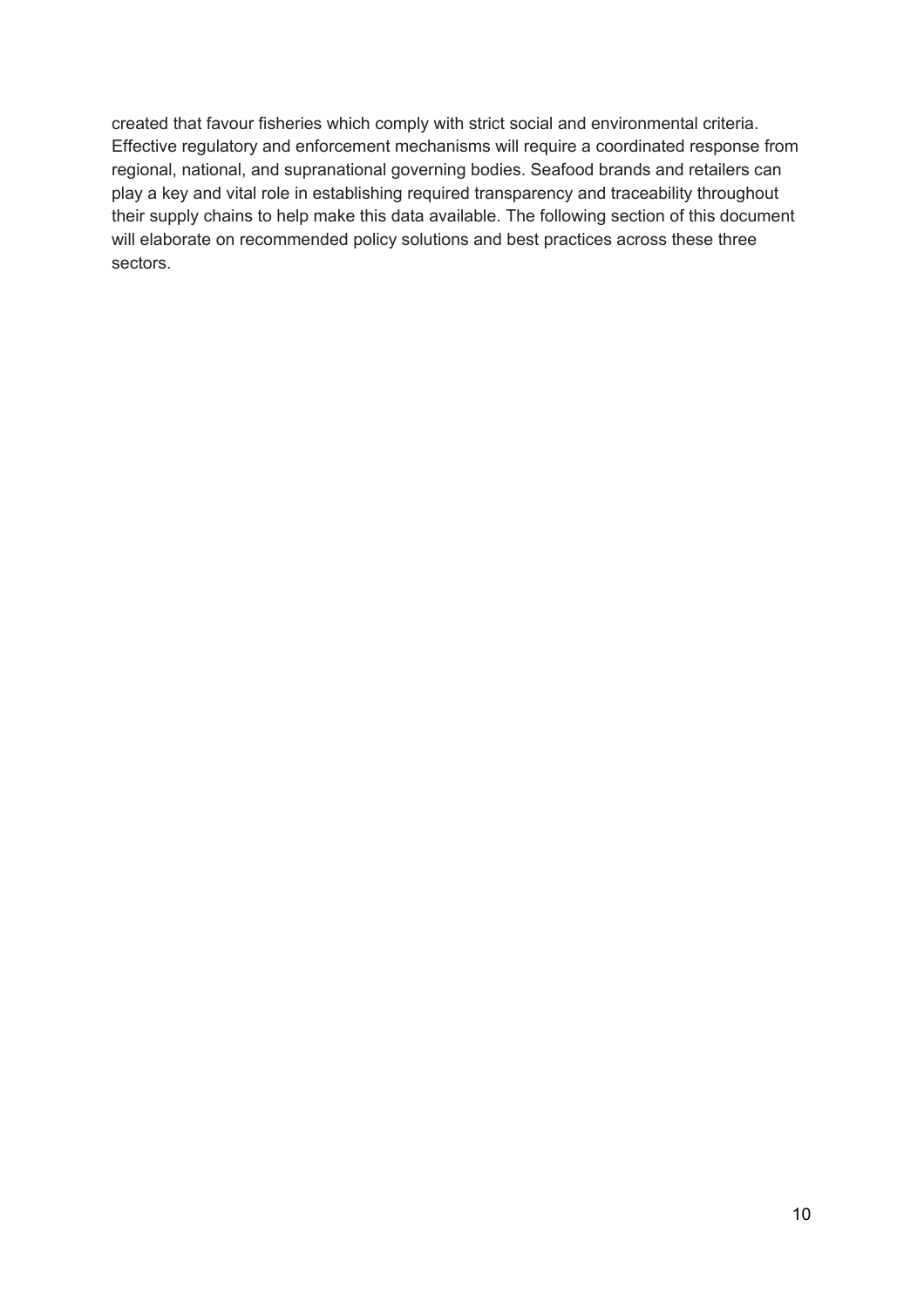# **PART 2: SECTOR-SPECIFIC POLICY RECOMMENDATIONS AND BEST PRACTICES**

### **I. National, Regional, and Supranational Governments**

The role of States in improving and effectively implementing existing relevant legislation, in their own capacity and as members of multilateral organizations and agreements, is key to addressing current violations of human rights and preserving biodiversity. We recommend the Special Rapporteur call on States to:

- 1. Improve enforcement of existing legal instruments that protect marine biodiversity as well as human and labour rights.
	- 1.1. Adopt and implement international labor standards pertaining to decent work in commercial fisheries, including those below:
		- 1.1.1. *ILO Work in Fishing Convention, 2007 (No 188)* ILO member states should ratify the ILO Work in Fishing Convention, 2007 (No 188). The 40 million men and women working in fisheries worldwide operate in a highly dangerous and mostly unregulated profession. Fishers and fishing vessels are excluded from nearly all existing legislation. ILO Convention 188 (C188) provides a framework of obligations for employers, with corresponding obligations for governments to input minimum standards into national legislation. The convention is flexible, making it relevant to all types of commercial fishing and implementable around the world. However, its most basic provisions are likely to have a greater impact on fishers working in less developed parts of the industry. To date, eight member states have ratified the convention; ten ILO member states are required, eight being coastal states, for the convention to come into force.
		- 1.1.2. *ILO Work in Fishing Recommendation, 2007 (No. 199)* This non-binding recommendation provides supplemental guidance to C188 cited above. Governments should strongly consider to adopt the recommendations put forward here by the  $II$   $O$
		- 1.1.3. *ILO Guidelines for port State control officers*
		- 1.1.4. *ILO Guidelines on flag State inspection of working and living conditions on board fishing vessels*
	- 1.2. Adopt regional instruments pertaining to decent work in commercial fisheries, and establish regional inter-governmental bodies, or expand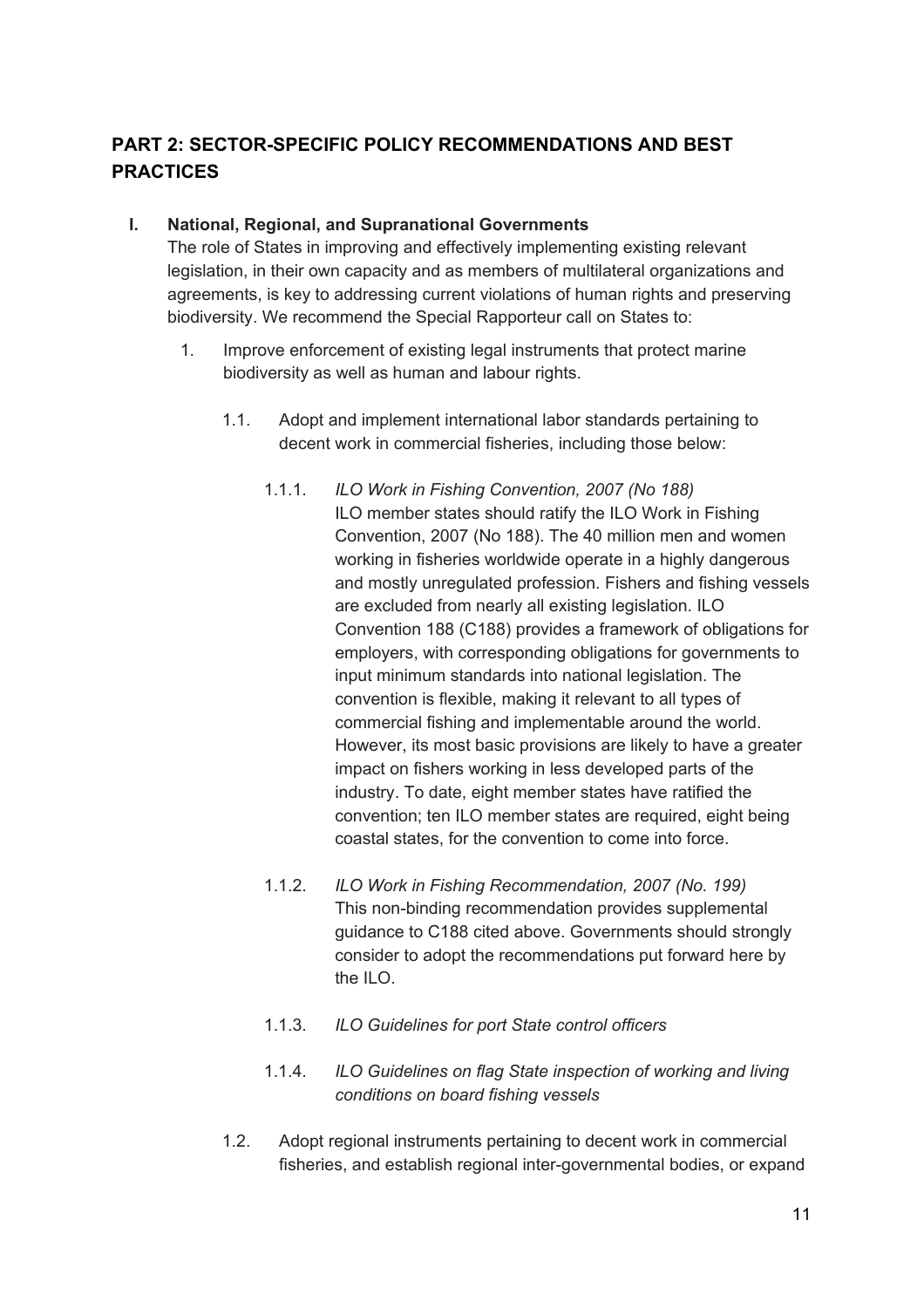the mandate of existing regional inter-governmental bodies, to monitor implementation of these instruments.

- 1.2.1. Model: Regional Fishery Management Organizations
- 1.3. Adopt and implement international labor standards and human rights instruments pertaining to the prohibition of forced labor.
	- 1.3.1. *ILO Protocol of 2014 to the Forced Labour Convention, 1930 (No. 29)*
	- 1.3.2. *ILO Forced Labour (Supplementary Measures) Recommendation, 2014 (No. 203)*
	- 1.3.3. *UN Protocol to Suppress, Prevent and Punish Trafficking in Persons*
- 1.4. Adopt and implement international labor standards pertaining to the right of all workers to form trade unions and collectively bargain with their employers, in accordance with the following:
	- 1.4.1. *ILO Freedom of Association and the Right to Organise Convention, 1948 (No. 87)*
	- 1.4.2. *ILO Right to Organise and Collectively Bargain Convention, 1949 (No. 98)*
- 1.5. Adhere to international guidelines on regulating recruitment agencies and brokers.
	- 1.5.1. *ILO Principles and Guidelines on Fair Recruitment* (forthcoming)
- 1.6. Adopt and implement international standards on occupational safety and health on board commercial fishing vessels.
	- 1.6.1. *IMO Torremolinos Protocol (1993)*
		- *1.6.1.1.* Include the *Cape Town Agreement of 2012 on the Implementation of the Provisions of the 1993 Protocol*
	- 1.6.2. *IMO Convention on Standards of Training, Certification and Watchkeeping for Fishing Vessel Personnel*
	- 1.6.3. *FAO-IMO-ILO Document for Guidance on Training and Certification of Fishing Vessel Personnel (2001)*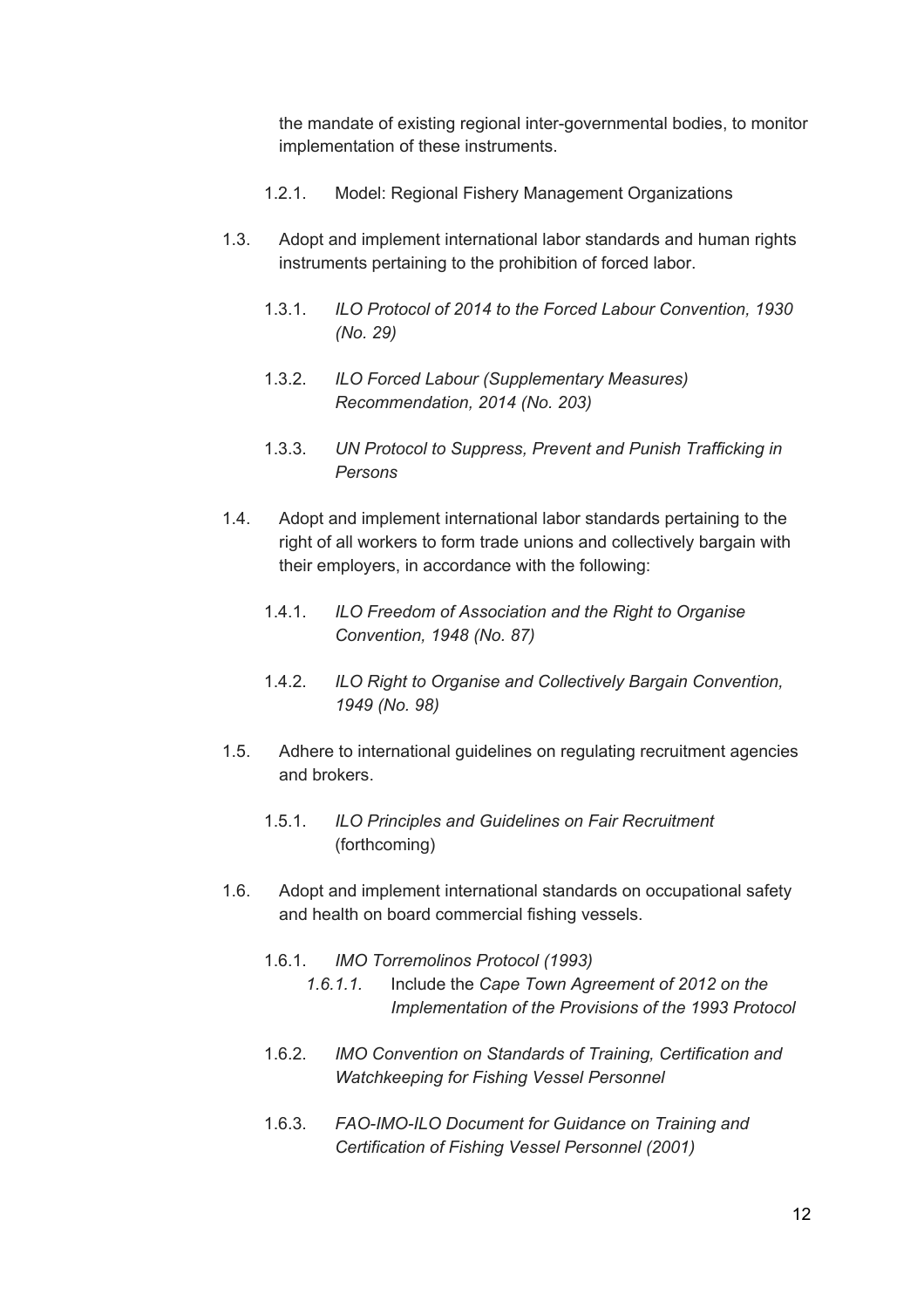#### 1.6.4. *Code of Safety for Fishermen and Fishing Vessels (2005)*

- 1.7. Adopt and implement regional laws and policies that strengthen minimum safety and health requirements for work on board commercial fishing vessels flying the flag or registered under the jurisdiction of States in the region, such as those below:
	- 1.7.1. *UN Convention on the Law of the Sea (UNCLOS)* Enforce the social clause of UNCLOS in cases involving transnational trafficking of fishers in commercial fisheries by bringing contentious cases before the International Tribunal on the Law of the Sea. See below.
		- 1.7.1.1. Article 94, paragraph 1, of UNCLOS states, "Every State shall effectively exercise its jurisdiction and control in administrative, technical and **social** matters over ships flying its flag," and paragraph 2 states, "In particular every State shall: … (b) assume jurisdiction under its internal law over each ship flying its flag and its master, officers and crew in respect of administrative, technical and **social** matters concerning the ship." Paragraph 3 states, "Every State shall take such measures for ships flying its flag as are necessary to ensure safety at sea with regard, *inter alia*, to: … (b) the **manning of ships**, **labour conditions** and the training of crews, taking into account the applicable international instruments."
	- 1.7.2. *European Union Council Directive 93/103/EC*
	- 1.7.3. *European Fishery Policy*
		- 1.7.3.1. Require access agreements signed by other distant water fishing vessels to include social clauses.
		- 1.7.3.2. Model: Social clauses in the EU's fishery partnership agreements with third countries require ILO Convention Nos. 87 and 98 to be applied between them.
- 1.8. Implement *FAO Code of Conduct for Responsible Fisheries* and *FAO Voluntary Guidelines for Securing Sustainable Small-Scale Fisheries in the Context of Food Security and Poverty Eradication*.
- 2. Ensure compliance with, and address loopholes in, existing fisheries conservation and management measures, both nationally and through multilateral bodies, so as to exert an effective control over the activities of fishing vessels, conserve marine biodiversity and deter violations of human rights.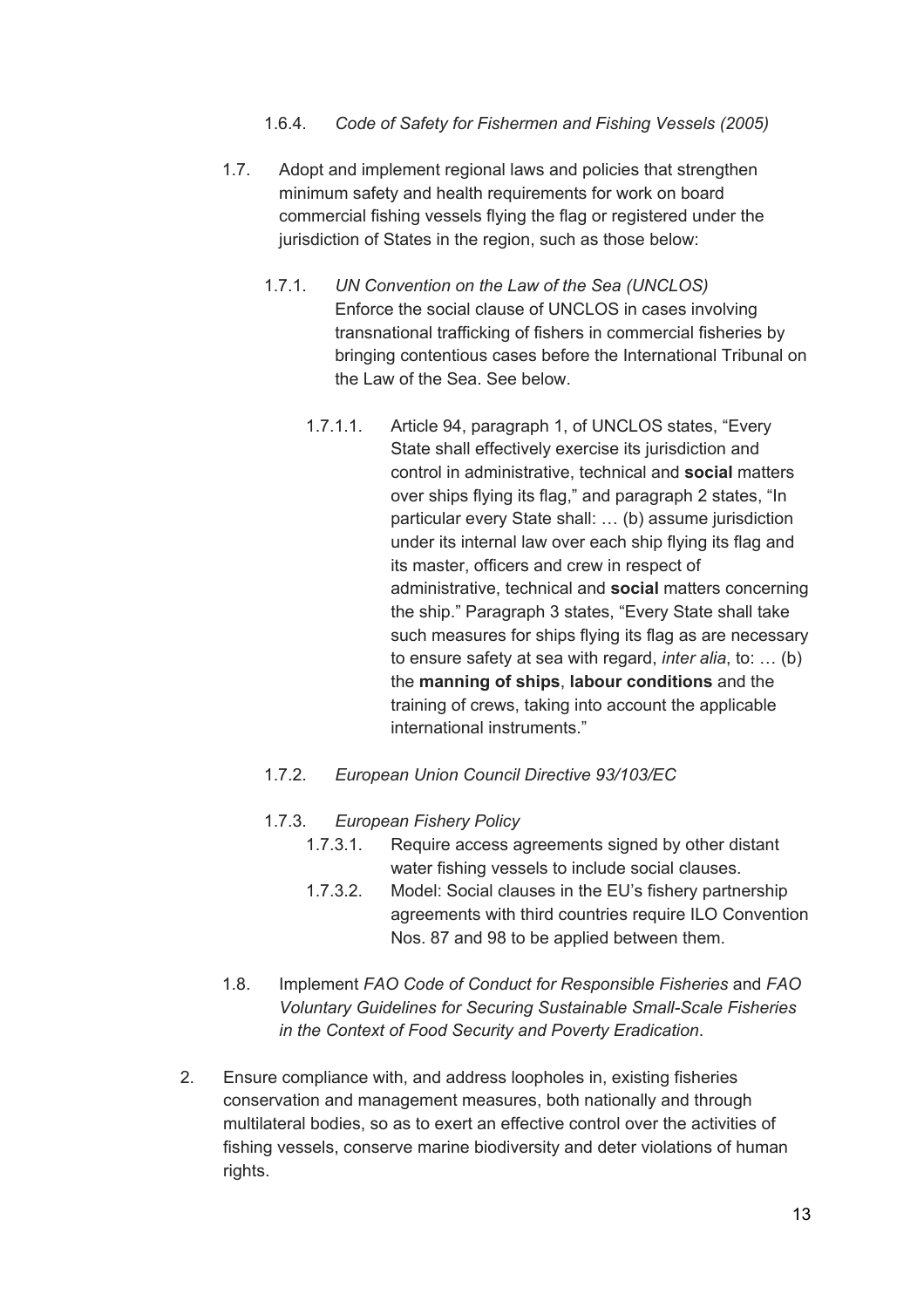- 2.1. Agree to a prohibition of at-sea transshipments as a key means to close one of the main loopholes allowing fish caught illegally and/or unreported to be laundered into the world's fish markets, and to effectively protect the rights and labour conditions of fish workers aboard fishing vessels, Ensure that transshipments occur only at-port and in presence of the relevant authorities and inspectors.
- 2.2. Ensure that fully functioning, tamper proof, vessel monitoring systems are a mandatory requirement on board all fishing vessels, including both satellite-based VMS systems and Automatic Identification Systems (AIS), under specifications which ensure that vessels are monitored at all times and provisions requiring return to port in case of malfunctioning.
- 2.3. Increase transparency and accountability by establishing publicly available vessel license lists by coastal States, flag States and RFMOs, which should include information on the vessel, its owner, fishing activity licenses and all fees paid to the Government.
- 2.4. Implement effectively in their capacity as flag, coastal and port States as well as through Regional Fisheries Management Organizations and Bodies, relevant provisions of international law on fisheries management and in particular, the provisions of the United Nations Agreement for the Implementation of the Provisions of the United Nations Convention on the Law of the Sea of 10 December 1982 relating to the Conservation and Management of Straddling Fish Stocks and Highly Migratory Fish Stocks ('the Fish Stocks Agreement'), as well as of other relevant international instruments such as the FAO Code of Conduct, the FAO Compliance Agreement or the FAO International Plans of Action.
	- 2.4.1. Effectively implement the recommendations of the 2016 resumed Review Conference on the *United Nations Fish Stocks Agreement*.
- 2.5. Adopt and implement the *FAO Agreement on Port State Measures to Prevent, Deter, and Eliminate Illegal, Unreported and Unregulated Fishing (PSMA)*.
- 2.6. Require all industrial fishing vessels and any vessel operating on the high seas or in an EEZ other than that of the coastal State to have an IMO number or similar as a Unique Vessel Identifier (UVI).
- 2.7. Put in place penalty regimes and sanction mechanisms which act as effective deterrents to noncompliance.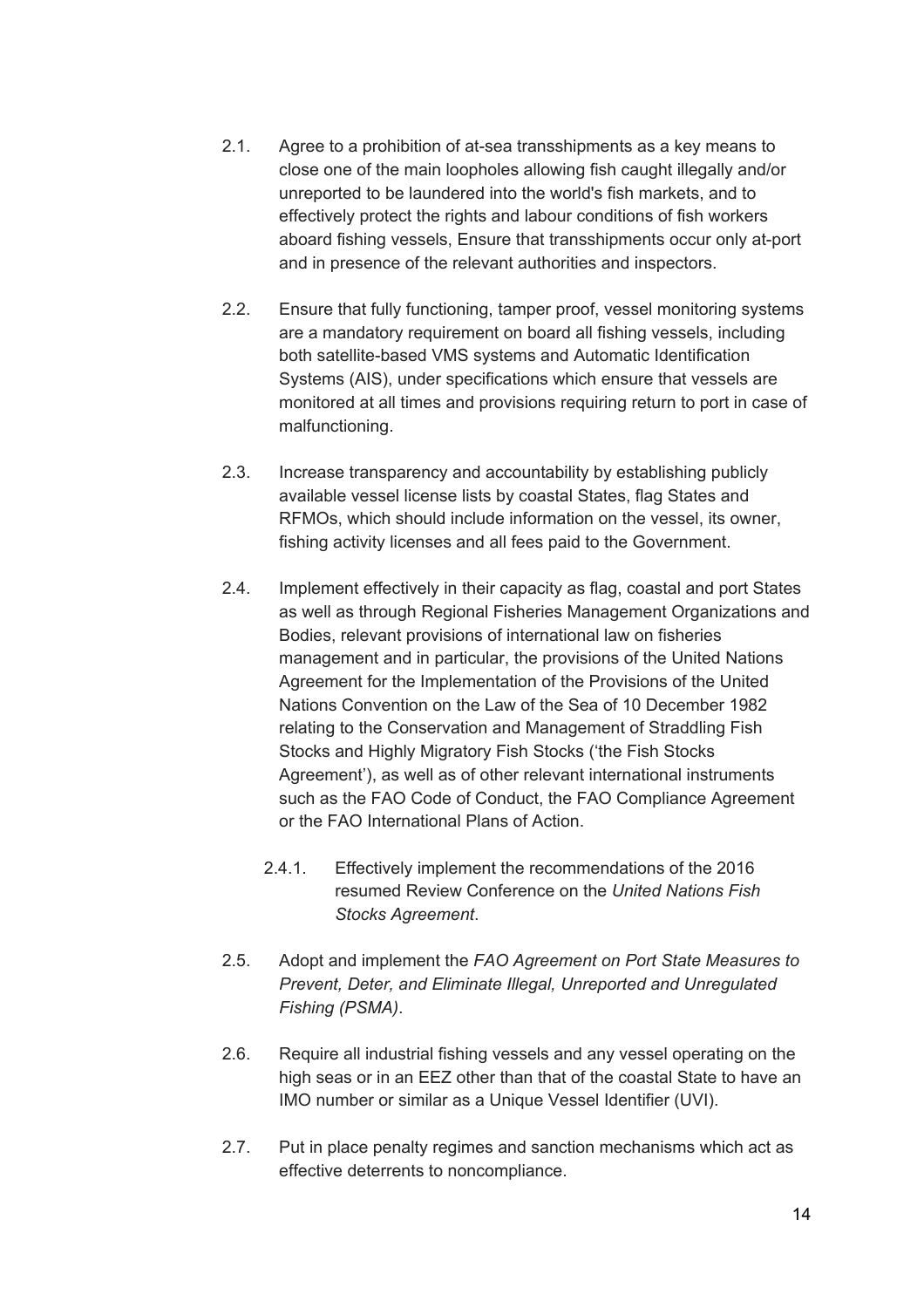- 2.8. Eliminate fisheries subsidies which contribute to overcapacity and overfishing and ensure that public aid is not allocated to operators involved in fisheries crime and IUU fishing or mistreatment of fishing crew.
	- 2.8.1. Agree on provisions providing for full recovery of public aids granted to vessels, owners and operators involved in fisheries crime and IUU fishing or mistreatment of their fishing crew.
- 3. Enhance coordination between relevant government agencies (fisheries, labor, law enforcement) with respect to:
	- 3.1. Inspections of conditions on fishing vessels and/or use of information collected during inspections to better address compliance issues related to both the environment and human rights.
	- 3.2. Address IUU fishing and forced labor as interdependent problems across relevant agencies through laws, policies and programs.
- 4. Increase access to justice relating to labour complaints, especially for vulnerable populations such as migrant workers.
	- 4.1. Provide all workers on large scale/industrial fishing vessels access to telecommunications such as SMS-enabled mobile phones through which they can submit complaints to the flag State or INTERPOL. Adopt laws that provide for heavy fines and possible imprisonment for senior crew and skippers that confiscate or otherwise deny workers access to these mobile phones.
	- 4.2. Provide protections for human rights abuse as well as illegal fishing whistleblowers.
		- 4.2.1. Model: *UN Declaration on Human Rights Defenders*
- 5. Prevent forced labor-produced seafood goods from entering into State commerce.
	- 5.1. Establish seafood import monitoring programs that concurrently address IUU fishing and labor rights abuses.
	- 5.2. Ensure relevant laws pertaining to importation of seafood products effectively exclude all forced labor-produced seafood goods
		- 5.2.1. Model: Amended *U.S. Tariff Act* (implementing regulations have yet to be finalized)
	- 5.3. Extend laws prohibiting importation of seafood products from countries that are uncooperative in combating IUU fishing to also prohibit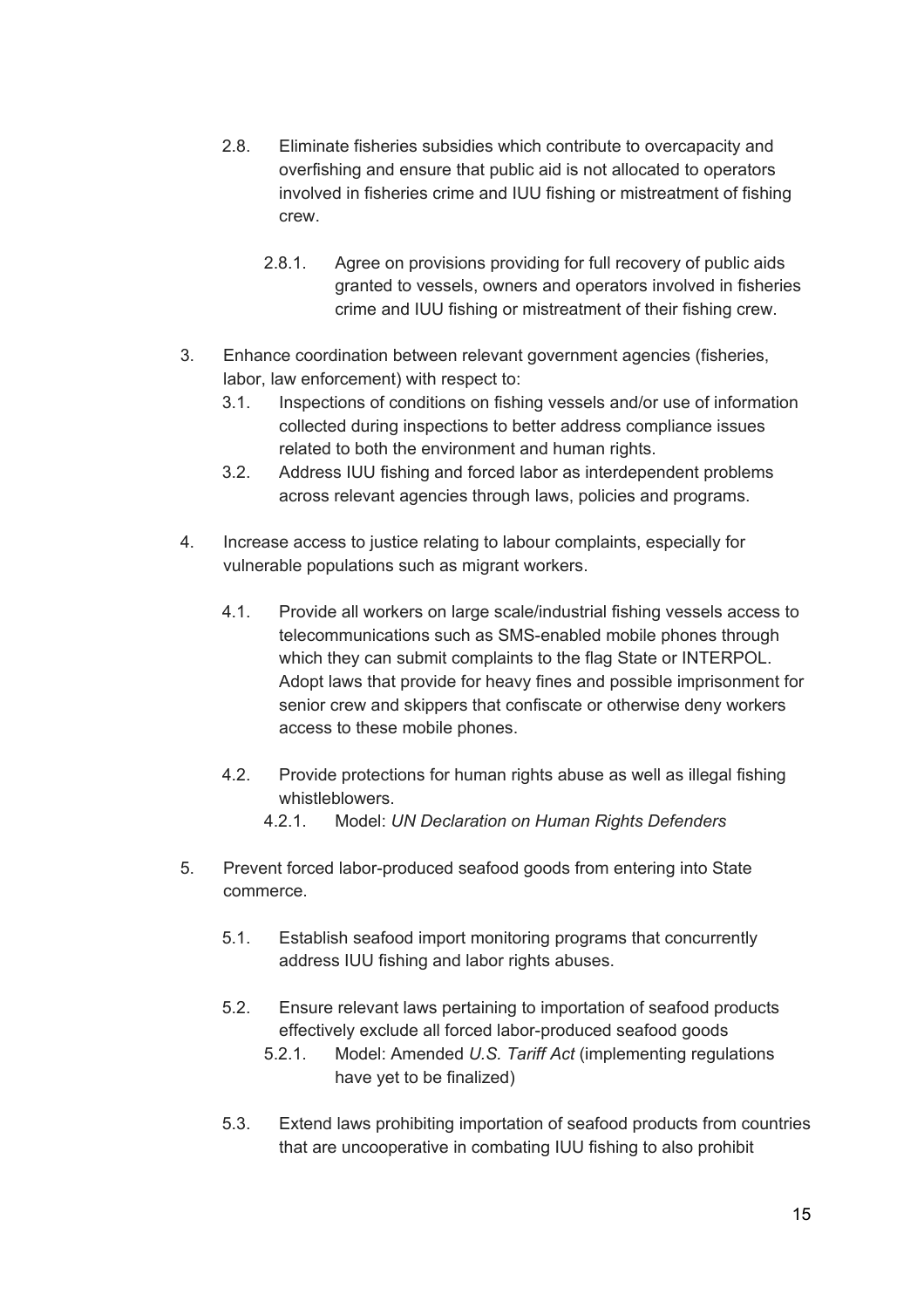seafood products from these countries if they do not effectively curtail forced labor in their fishing sector.

- 5.3.1. Model: *EU Commission on Environment, Maritime Affairs and Fisheries, Common Fisheries Policy as applied between the EU and Thailand*
- 6. Adopt laws that require multinational seafood companies incorporated in the State to respect human rights in their operations.
	- 6.1. Require multinational seafood companies to comply with their obligations under the *UN Guiding Principles on Business & Human Rights* (i.e. be more transparent about their global seafood supply chains, conduct human rights impact assessments, remediate violations in their supply chains, etc.).
- 7. Promote unionization and worker-based monitoring in the fishing sector more than third-party certification of labor conditions.
- 8. Support the establishment of a new ILO convention on global supply chains and ratify and implement the Convention once it is adopted by the ILC.
- 9. Support the development of new international standards and policy guidelines on the promotion of decent work in the global seafood value chain within the ILO and FAO.
- 10. Hold multinational corporations legally accountable for knowingly contributing to serious human rights violations in the fishing sectors of foreign countries.
	- 10.1. Support extraterritorial jurisdiction over companies that aid and abet serious human rights violations in the fishing sectors of foreign countries.
		- 10.1.1. Model: The *U.S. Alien Tort Statute* should be amended like the *U.S. Trafficking Victims Protection Act* to expressly provide for extraterritorial jurisdiction over U.S. companies that aid and abet serious human rights violations committed overseas or on the high seas.

### **II. Catch, Transport, and Processing**

Eliminating human rights abuses, worker exploitation, and marine ecosystem destruction starts with ensuring that fishing vessels and operations are held accountable for upholding sustainable and ethical fishing and labour practices. We recommend that the Special Rapporteur demand action to:

1. Improve monitoring and increase transparency in supply chains to ensure vessels involved in catching and transporting tuna/seafood are adhering to sustainable fishing practices and respecting human and labour rights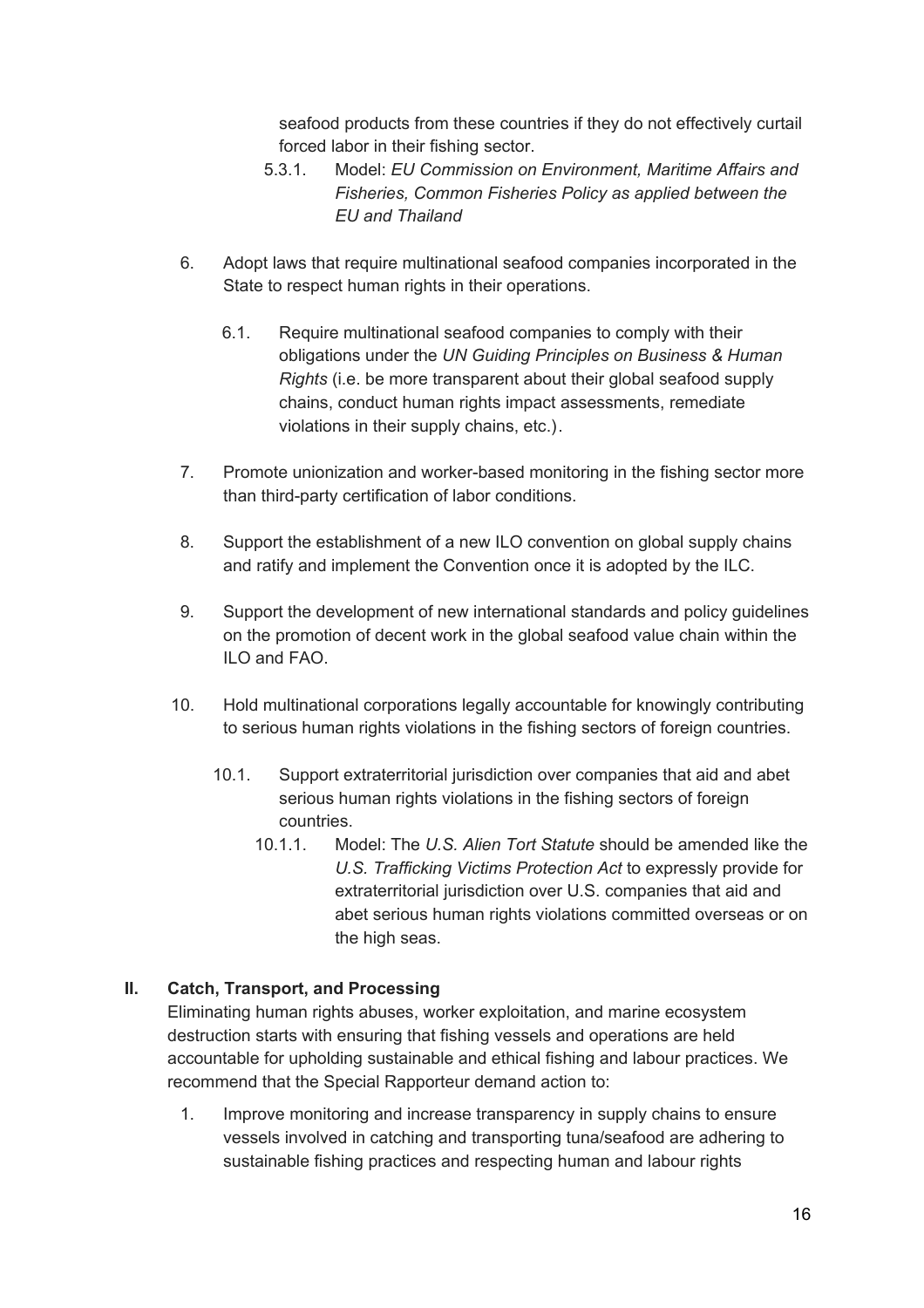- 1.1. Ensure all workers throughout operations have the right and possibility to organize a trade union or join a trade union of their choice, without fear or repression. Guarantee that trade union organizations have the full ability to operate freely and without any intervention from employers or vessel owners.
- 1.2. Operate a 100% independent human monitoring system (observers) where possible, coupled with electronic monitoring as possible.
- 1.3. Operate with, when possible, an electronic catch monitoring system to improve catch monitoring and trade.
- 1.4. Do not engage in transshipment at sea, nor trade in fish which has been transhipped at-sea. Transshipments should only take place in designated ports in compliance with RFMOs, where applicable, and national regulations.
- 1.5. Ensure all information related to the fishing operation required by relevant regulatory bodies is reported in an accurate and timely manner.
- 1.6. Obtain credible, third party verified chain of custody certification for all operations, and make this information available to the public.
	- 1.6.1. Firstly, recognize the limitations of existing certification schemes to guarantee sustainable fisheries management and protection of human rights, as well as the challenges they face in fisheries where there is a lack of Government regulation of labour standards and fisheries management.
	- 1.6.2. Secondly, recognize that certifications are never a replacement for monitoring through democratically organized worker's unions. Support improvements to certifications that centre on feedback from affected workers, are transparent and informative in their decision making, and credibly take into account all sustainability aspects of fishing practices.
- 2. Require operators participating in global seafood markets to put in place sourcing policies which ensure that illegally caught fish does not enter the supply chain and that their activities do not undermine the conservation of fish populations and marine ecosystems. These should include:
	- 2.1. Identify and flag vessels and operators that have engaged in a pattern of illegal fishing and labor abuses to ensure unsustainable fishing and human rights violations in seafood supply chains are prevented and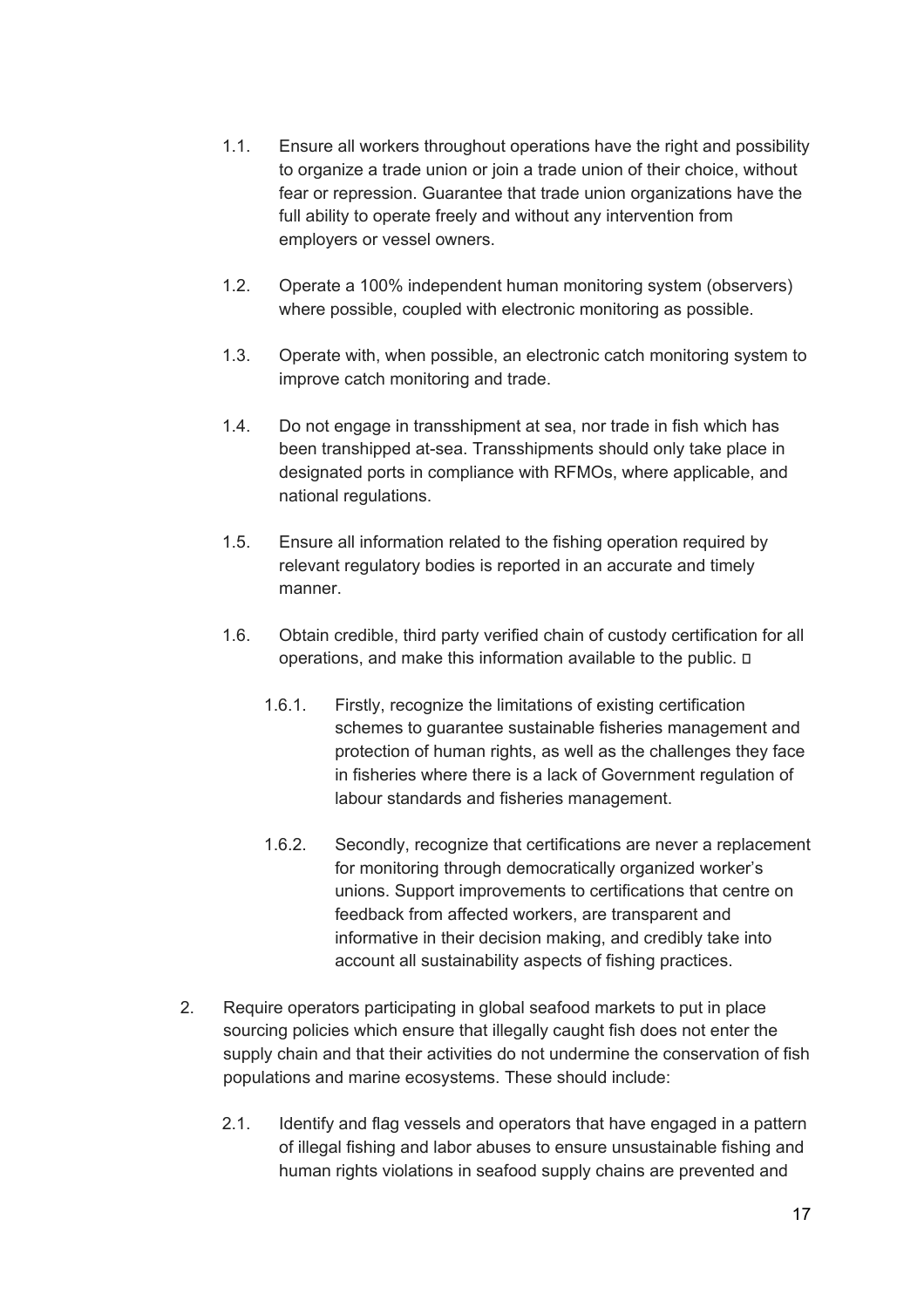remediated, in accordance with the obligation to due diligence in the UN Guiding Principles on Business and Human Rights.

- 2.1.1. Among other sources, consult internationally recognized, governmental, intergovernmental and non-governmental organisations, concerned with the protection of natural resources and human rights in fish and seafood supply chain.
	- 2.1.1.1. Use available intelligence compiling information on compliance including information from civil society organizations, such as NGO reports, databases or direct communications with them, and consult these resources monthly. As an example, Greenpeace and INTERPOL maintain blacklists which include, but are not limited to, all vessels blacklisted by RFMOs.
- 2.2. Do not target fish populations whose abundance fall below safe levels based on precautionary standards, which are overfished or for which overfished is occurring.
- 2.3. Do not trade in fish products caught in fisheries which are endangering vulnerable species or populations or impacting vulnerable marine ecosystems and ensure that you only work with vessels which operate at the highest existing standards in relation to mitigation measures, by-catch reduction and other measures designed to protect vulnerable species. (This includes not retaining any body parts of any captured marine animal, while discarding the carcasses at sea).
- 3. Establish and implement a plan that includes timeframes with year milestones to reduce fishing capacity, transition fishing vessels away from destructive fishing practices and gear, as well as measures for operations to self-evaluate their compliance with international labour and human rights and to identify and remove obstacles preventing workers from freely and fully exercising their rights (most importantly, the right to organize and collectively bargain on working and living conditions).
	- 3.1. Provide training for displaced workers and incentives for small-scale fisheries.
- 4. Demonstrate free and fair working conditions for the people working in fisheries through documentation, contracts, purchasing agreements, or other legally binding documents.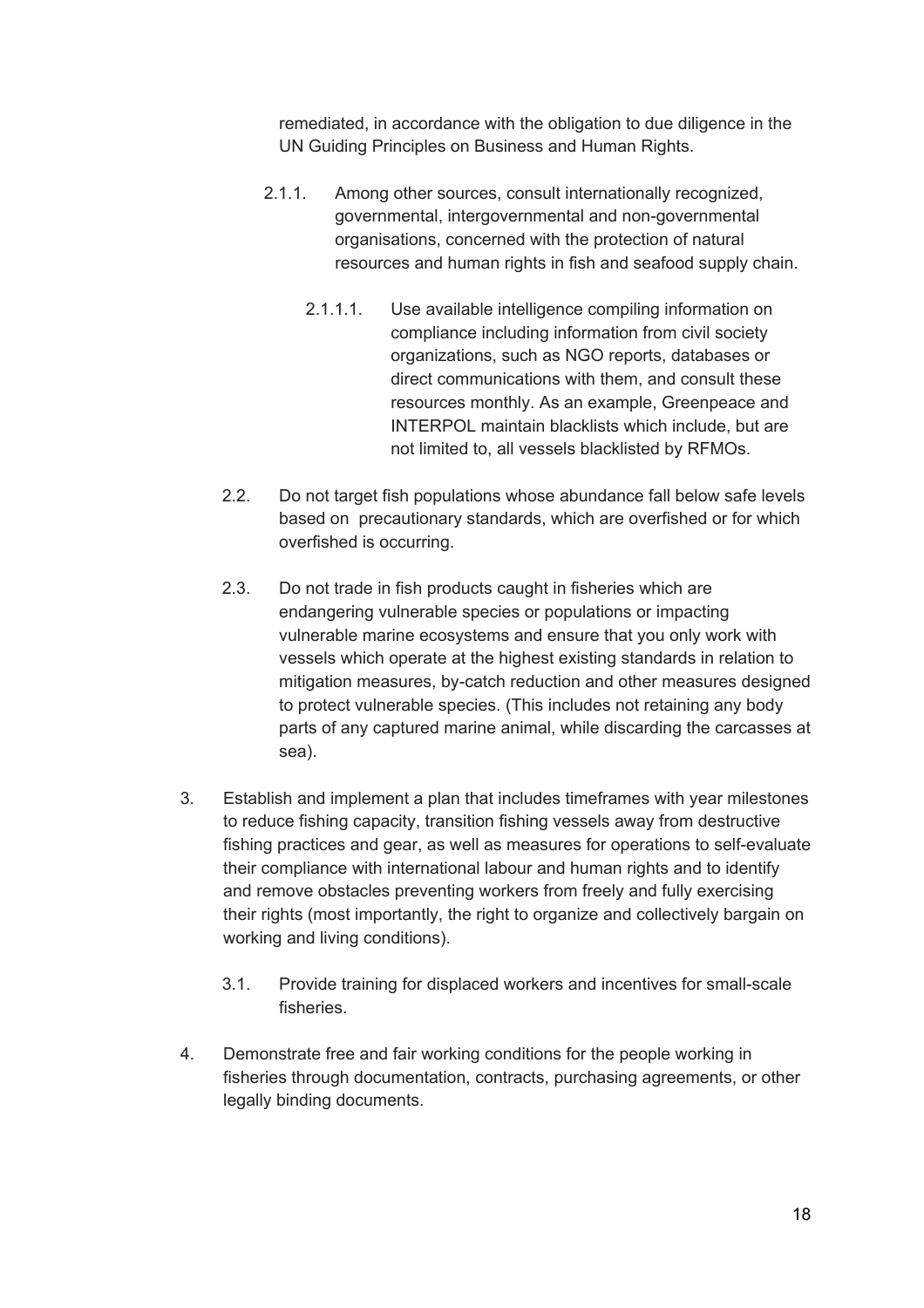- 4.1. Deliver a fully traceable, third-party verified, chain of custody from ship to point of sale ensuring that the names and addresses of all entities that handled a product can be identified.
- 4.2. Submit data on workers and employment conditions for independent verification.
- 4.3. Require that any costs incurred for recruiting workers is borne by employer and not the worker.
	- 4.3.1. The employer pays for transport fees, documentation fees, equipment fees, accommodation fees, training fees, water or food. There are no extortionate levels of interest where goods or services are provided by the employer or recruiter (e.g. sundries, toiletries).
- 4.4. Recruit workers through formalised avenues, such as government regulated employment agencies.
- 4.5. Remunerate workers through fair and regular systems of payment that represent at least a local 'living wage' and that is negotiated with a representative workers' union, where such union is in place.
	- 4.5.1. Workers or their intended recipient are directly receiving the wages due to them in line with their contract of employment or collective bargaining agreement. Workers and their intended recipients receive regular pay stubs that itemise and explain any deductions and wages are not subject to deductions for any goods or services that should be borne by the employer or recruiter.
- 4.6. Establish a mechanism of negotiations with workers' unions, which will enable them to raise any complaints or express concerns over the possible violations of rights on behalf of workers. Where a union is not in place, provide workers access to a secure, anonymous, confidential, and independent mechanism for registering complaints when they believe their rights are being violated.
	- 4.6.1. A proper worker/employer grievance handling system must be in place at the level of the supplier, and a means must exist by which workers or their representatives can take a complaint up to the level of the buyer, if not solved by the supplier.
- 4.7. Verify that workers are working legally and have given informed consent.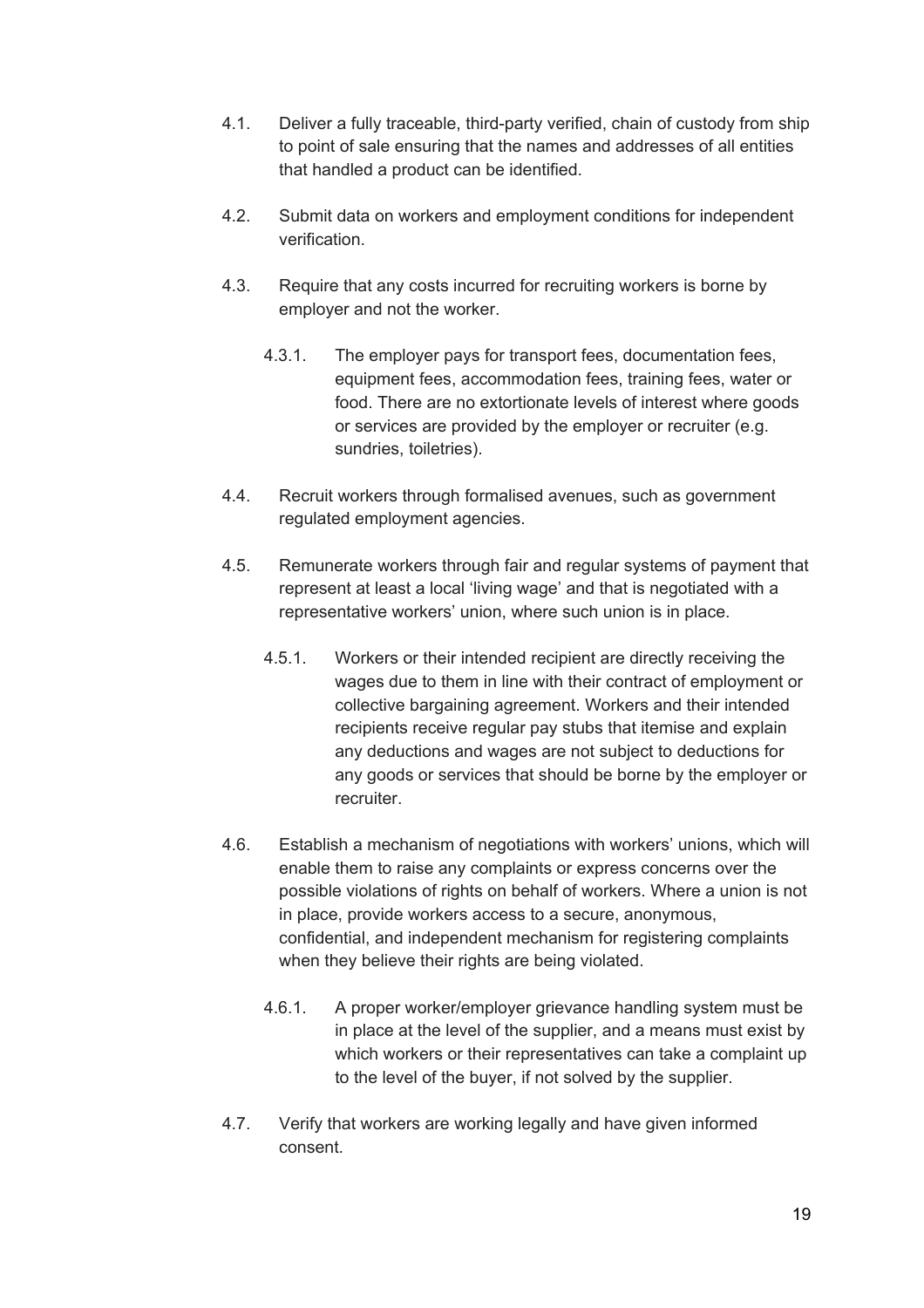- 4.7.1. Vessels, wholesalers, traders, canneries, or processors and other relevant facilities and workplaces can demonstrate, through contracts, purchasing agreements, or other legally-binding documents that operators and suppliers are not actively impeding, sanctioning or disenfranchising workers from exercising any rights to freedom of association, fair representation, collective bargaining or forming or joining a trade union.
- 4.7.2. Workers have read and signed a contract of employment that is written in a language that they understand, are either in possession of or not dispossessed of original copies of all documentation related to their employment, and are of legal working age.
- 4.8. Conduct regular, unannounced inspections of vessels, canneries, processors and other relevant facilities and workplaces throughout the extended supply chain that are also an integrated part of efforts to monitor social compliance.
	- 4.8.1. Inspections are undertaken by a credible third party which is an accredited inspecting organization that is independent and linked to civil society. Inspecting organizations must be competent in conducting worker interviews and screening for indicators of trafficking, forced and bonded labour. Workers as well as local trade unions, labour rights groups, relevant civil society or intergovernmental organisations that represent the interests of workers are involved. Data (i.e. photographic, video documentation) is collected and open to scrutiny by trusted civil society stakeholders. Workers and their organisations have access to inspection reports and remediation plans. Inspections are applicable to any vessel, cannery, processor and other relevant facility and workplace that acts as a subcontractor to suppliers in the supply chain (e.g. unregulated pre-processing facilities).
- 4.9. Engage with relevant global union federations representing the workers employed in the supply chain (International Transport Workers' Federation - ITF, International Union of Food Workers - IUF, or both) and develop a system of regular consultations on all workers' rights and related issues.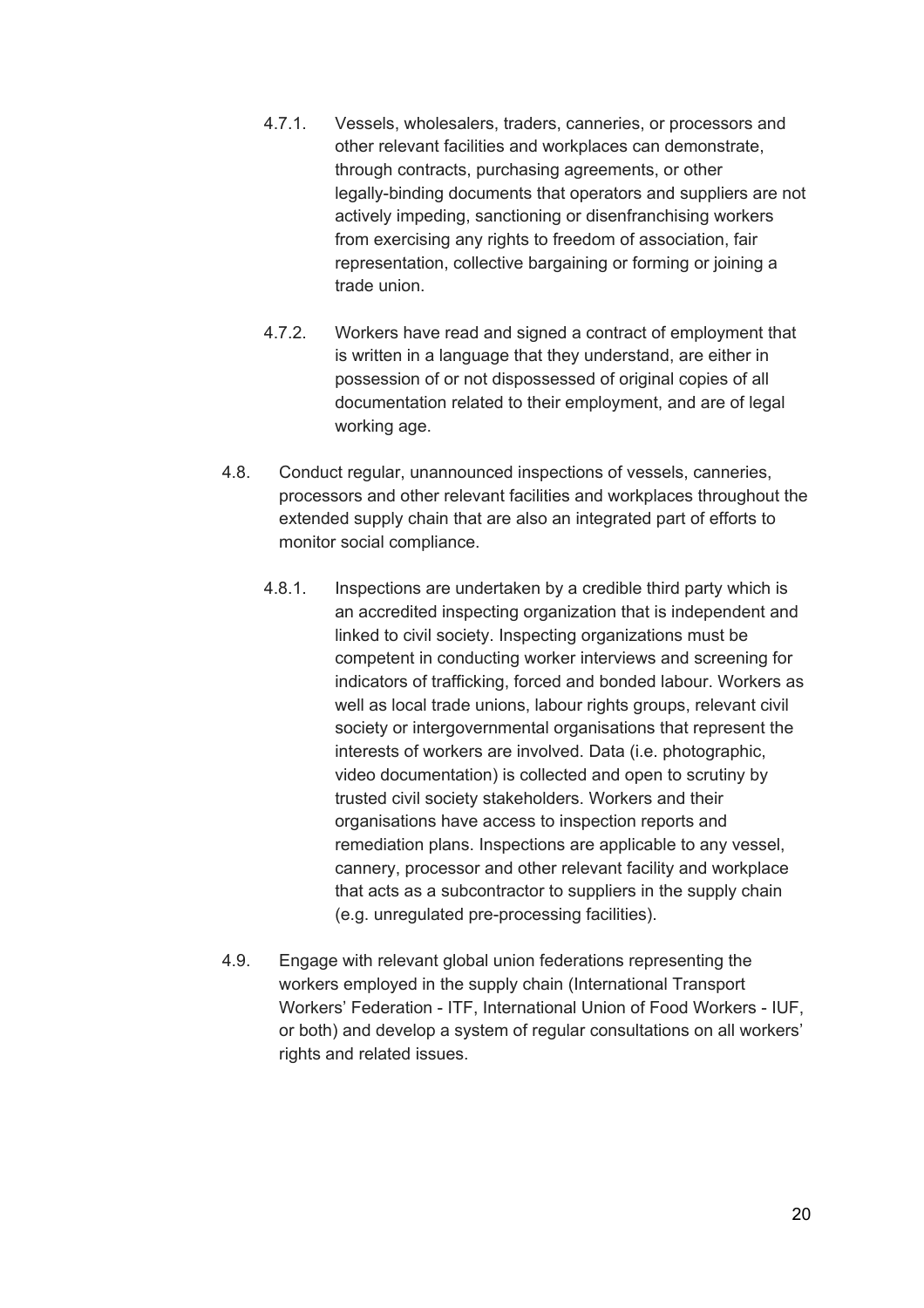### **III. Brand-owners, Retailers, and Corporations**

Transforming fisheries production requires a substantial shift on the part of the retailing industry so that market conditions are favorable to fisheries that operate in compliance with strict social and environmental criteria. Our recommendation is for the Special Rapporteur urge retailers and brand-owning corporations to:

- 1. Implement full net-to-plate traceability in seafood product supply chains, down to the fishing vessel level and also incorporating feed product inputs.
	- 1.1. Require all vessels in the supply chain to operate with, where possible, 100% independent human observers and, whenever possible, electronic catch monitoring system.
	- 1.2. Require supplying vessels to install a satellite-based equipment on board to enable the position and activity monitoring, VMS, AIS, and ensure the data collected is publicly accessible.
	- 1.3. Require all vessels in supply chain to have an IMO number or similar as a Unique Vessel Identifier (UVI).
	- 1.4. Require all suppliers to establish electronic systems for digital collection of catch certificates, crew manifests, ship logbooks, and vessel data, as well as digital documentation of electronic wage transfers.
	- 1.5. At the point of sale, make a good faith effort to full disclosure of all supply chain and sourcing information to customers on labels and online.
	- 1.6. Provide a third-party verified chain of custody (including vessels, traders, wholesalers, canneries, and processors) for all products, ensuring names and addresses of all entities that handled a product can be identified.
	- 1.7. Conduct a full comparative analysis of the environmental and social costs of the fish products purchased through well-established methodologies, and move towards those with lower social and environmental costs.
		- 1.7.1. Life Cycle Assessment<sup>43</sup> is a well established tool for the systematic evaluation of the environmental aspects of a product throughout its life cycle.

<sup>43</sup> UNEP Life Cycle Assessment available online:

http://www.unep.org/resourceefficiency/Consumption/StandardsandLabels/MeasuringSustainability/Life CycleAssessment/tabid/101348/Default.aspx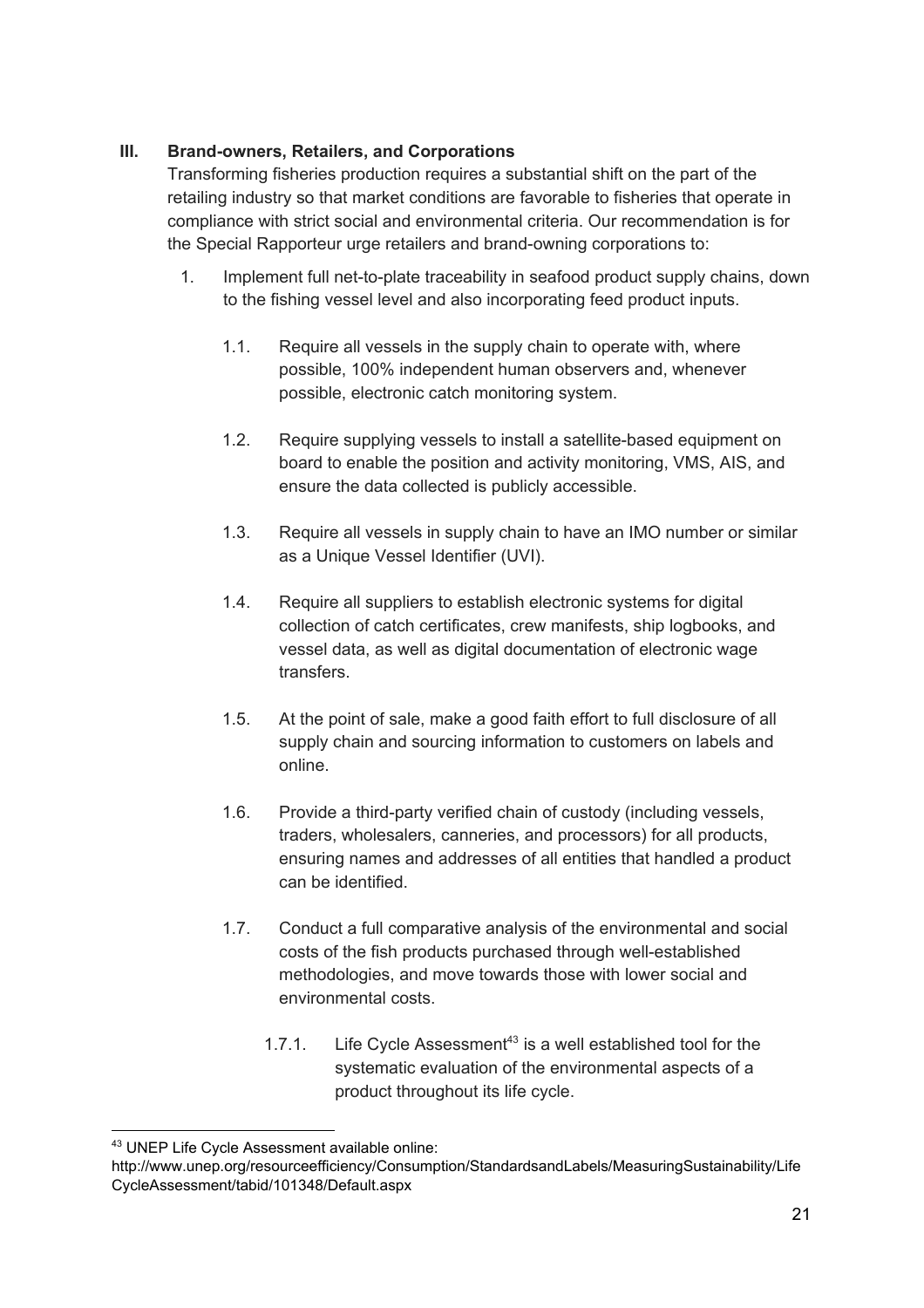- 2. Zero tolerance policies implemented and enforced against suppliers not adhering to a high standard code of conduct.
	- 2.1. Independent, third-party and unannounced inspections that acknowledge and considers the interlinked nature of environmental and human rights abuses and make data accessible.
	- 2.2. Operational Protocol in seafood supply chains to strengthen labour standards and human rights.
	- 2.3. Conduct human rights due diligence, as required by the UN Guiding Principles on Business and Human Rights (UNGP), by consulting, among other sources, internationally recognized blacklists. Enhance cooperation with suppliers to ensure human rights violations in seafood supply chains are prevented and remediated in accordance with the UNGPs.
	- 2.4. Engage with a relevant global union federation (International Transport Workers' Federation - ITF, International Union of Food Workers - IUF, or both), which represent the workers, employed in the supply chain, and develop a system of regular consultations on all the workers' rights and related issues.
	- 2.5. Ensure all workers in the operations have the right and possibility to organize a trade union or join a trade union of their choice without fear or repression. Guarantee that trade union organizations have the full ability to operate freely, without intervention from employers or vessel owners.
	- 2.6. Have a premium scheme in place to reward and support best practices.
- 3. Actively promote and support improved measures and reforms by national Governments and supranational entities to protect the marine environment and human rights.
	- 3.1. Identify poor performing flag States involved in supply chains and support improvements in their performance by encouraging States to implement the FAO Voluntary Guidelines for Flag State Performance and to have adequate systems in place to assess performance and deficiencies.
	- 3.2. Encourage states to ratify and implement *ILO 188 Work in Fishing Convention*, which include comprehensive minimum labour standards on board fishing vessels. Accompanying recommendations and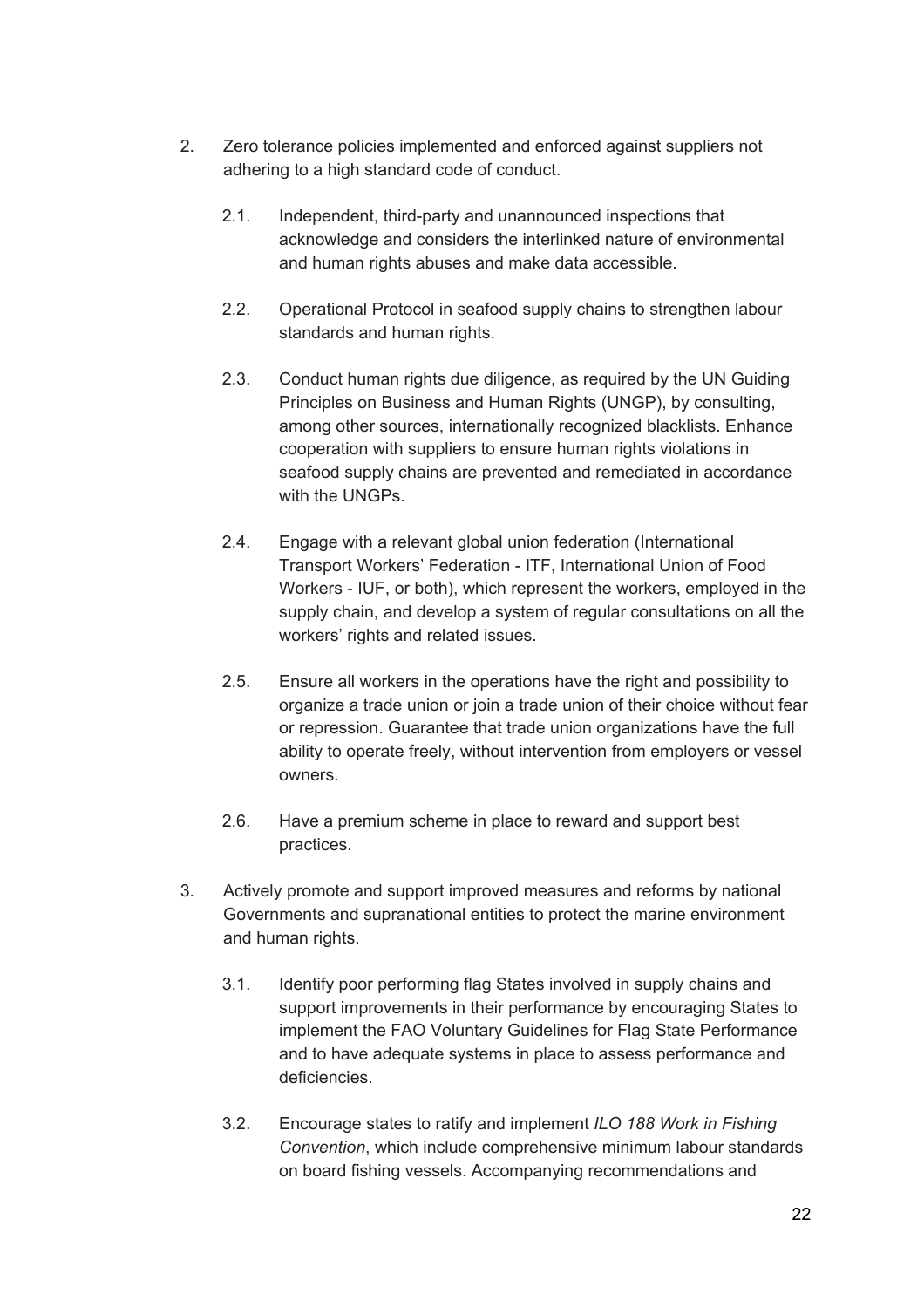guidelines, in particular the Protocol to the ILO Convention 29 on forced labour, are strongly recommended.

- 4. Promote a reduction in fishing capacity of the world's fishing fleets which provides priority access to fleets and fishers with lower environmental costs and the highest social returns.
	- 4.1. Commit to not invest in new large-scale fishing vessels and to not trade with companies that are actively adding new large-scale fishing vessels to the global tuna fleet.
	- 4.2. Companies should support capacity reduction by supporting the best and removing the worst performing operations from their supply chain in accordance with the following priority criteria:
		- Environmental impacts: level of bycatch; damage to the marine environment, including impact on species composition and the marine food web
		- History of compliance/flag state performance
		- Amount and quality of data provided
		- Energy consumption per unit of fish caught
		- Quality of the fish produced and delivered to market
		- Socio-economic benefits provided, especially to coastal communities